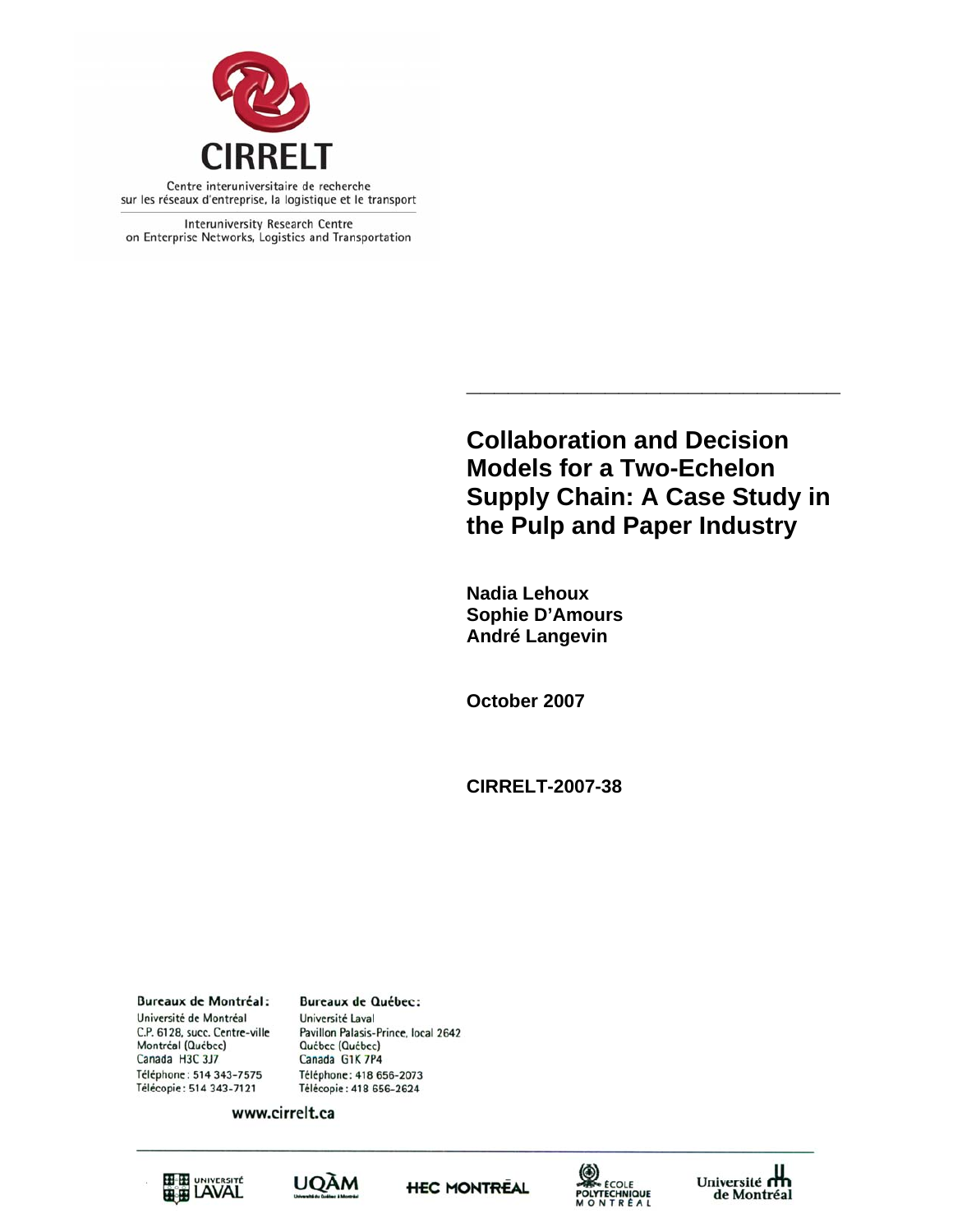# **Collaboration and Decision Models for a Two-Echelon Supply Chain: A Case Study in the Pulp and Paper Industry**

Nadia Lehoux<sup>1,2\*</sup>, Sophie D'Amours<sup>1,3</sup>, André Langevin<sup>1,2</sup>

- <sup>1</sup> Interuniversity Research Centre on Enterprise Networks, Logistics and Transportation (CIRRELT), Université de Montréal, C.P. 6128, succursale Centre-ville, Montréal, Canada H3C 3J7
- $2$  Département de mathématiques et génie industriel, École Polytechnique de Montréal, C.P. 6079, succursale Centre-ville, Montréal, Canada H3C 3A7
- 3 Département de génie mécanique, Université Laval, Pavillon Adrien-Pouliot, Sainte-Foy, Canada G1K 7P4

**Abstract.** With the current economic context, enterprises aim to improve collaboration and enhance information exchange with their suppliers or customers in order to better coordinate their activities and respond promptly to their customer. A demonstration of this trend is the development of formal collaboration models like Vendor Managed Inventory (VMI) or Collaborative Planning, Forecasting and Replenishment (CPFR) which are now used to facilitate product and information exchange between partners. However, the setup of efficient inter-firm collaborations requires time and investment with no guarantee of success or failure of the relationship. Although many of the emerging approaches are promising, the need to identify and apply the best collaboration model for the context considered remains. In this paper, we study different collaboration strategies between a producer and a retailer in the pulp and paper industry. For this industrial context, we define a methodology to analyze and compare the impact of collaboration modes on the network profit. Using a rolling horizon of two weeks and a total planning period of one year, we also proceed with numerical experiments. Our tests reveal that the CPFR method is the more gainful collaboration approach for the case studied providing up to 18% of transportation costs reduction over order-based relation.

**Keywords**. Logistics, supply chain management, linear programming, enterprise collaboration, producer-retailer relationship.

**Acknowledgements.** Financial support for this work was provided by the Fonds québécois de la recherche sur la nature et les technologies (FQRNT) and by the Natural Sciences and Engineering Research Council of Canada (NSERC). This support is gratefully acknowledged.

Results and views expressed in this publication are the sole responsibility of the authors and do not necessarily reflect those of CIRRELT.

Les résultats et opinions contenus dans cette publication ne reflètent pas nécessairement la position du CIRRELT et n'engagent pas sa responsabilité.

**\_\_\_\_\_\_\_\_\_\_\_\_\_\_\_\_\_\_\_\_\_\_\_\_\_\_\_\_\_**

<sup>\*</sup> Corresponding author : nadia.lehoux@polymtl.ca

Dépôt légal – Bibliothèque nationale du Québec, Bibliothèque nationale du Canada, 2007

<sup>©</sup> Copyright Lehoux, D'Amours, Langevin and CIRRELT, 2007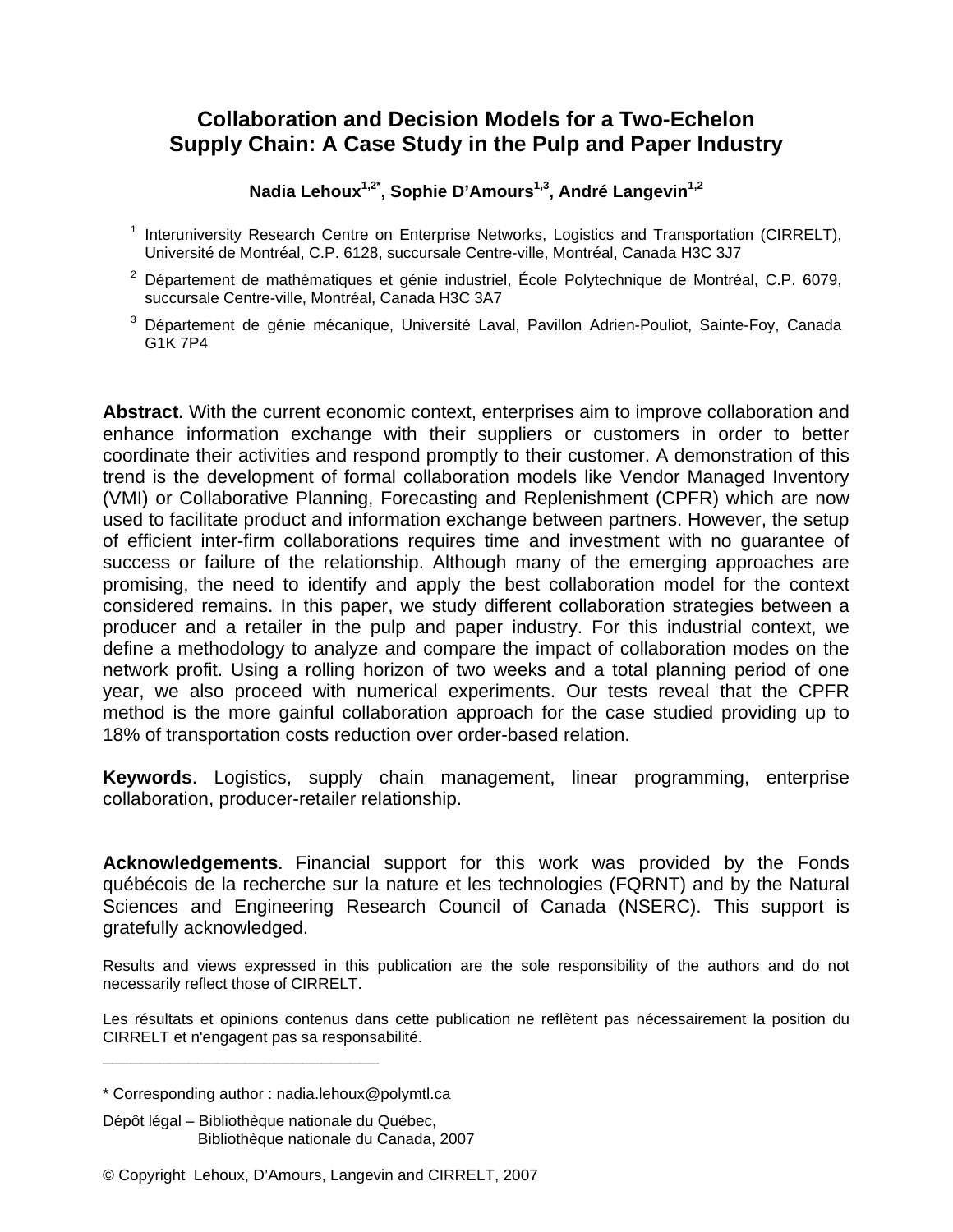### **1 Introduction**

Considering the effects of globalization, incessant technology progress and development of specialized and niche markets where customers know exactly what they want, enterprises aim for more agility through creative partnership with their suppliers, distributors and retailers.

Enterprise collaboration can take multiple forms, depending on the enterprise's objectives and strategies. For example, a supplier and its retailer can tend towards Vendor Managed Inventory (VMI) collaboration, where the supplier is now responsible for managing the inventories of its products for the retailer. Collaborative Planning, Forecasting and Replenishment (CPFR) can also be used, where a joint demand forecast is used to better plan needs for the entire network. In every case, the success of the collaborative experience depends on the level of cooperation between players. Therefore, it is necessary to ensure that each partner makes decisions that are good for the entire network. The use of incentives is a tool to encourage this. Guaranteed volume, pricing agreements and quantity discounts are some examples of incentives that can be used. However, it is not an easy task to choose the right collaboration model or the best incentive to use within the partnership. These decisions are complex since an enterprise has usually more than one customer to satisfy and operates with a set of production and distribution constraints.

Our work considers this problem from a real industrial perspective. More precisely, we try to characterize the dynamic of the relationship between partners in the pulp and paper industry. The supply chain for this industrial sector is relatively complex because of the paper making process. While some enterprises control all of the activities from the forest to the final consumer, others work with subcontractors for specific operations. In all cases, high operational costs, international competition and new technologies motivate them to efficiently manage their network. For this context, we use collaboration approaches, namely Make to Order (MTO), VMI, regular replenishment and CPFR, to develop decisional models for both a producer and a retailer. We also define a specific methodology and proceed with numerical experiments in order to identify which collaboration model seems to be more efficient depending on the context. The paper is organized as follows. In Section 2, a brief literature review is proposed. In Section 3, we describe the collaboration approaches and the industrial case retained for our study. In addition, we present the decision models developed and the notation used. In Section 4, a description of the experimenting methodology and the results obtained are exposed. Finally, we offer some concluding remarks in Section 5.

# **2 Literature review**

Many authors have discussed the potential key elements required to ensure efficient and viable collaboration across businesses within the supply chain. In particular, information sharing has been analyzed in the literature as a first step to better coordinate activities between partners. In all enterprise networks, members do not have access to the same information and they can choose to share this knowledge or not [5]. For example, the retailer can directly observe consumer consumption at the point of sales. If he chooses to keep this information for himself, the manufacturer will have to plan the production based on retailer orders and not on the real demand. In their study of the bullwhip effect, Lee *et al.* [9] demonstrate that this lack of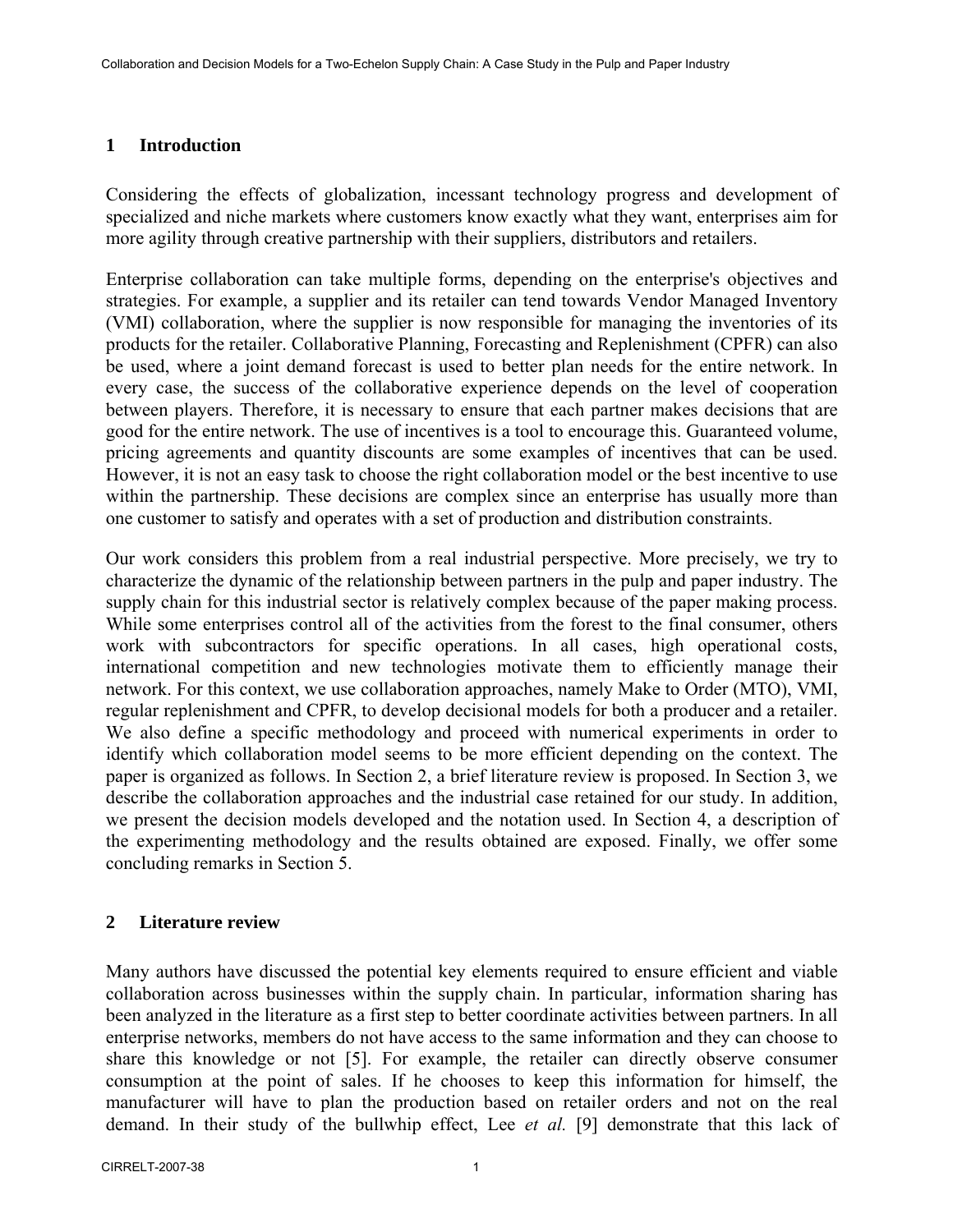information can lead to inefficient utilization of capacity, stock in excess or shortages, poor quality of service, etc. A detailed review on information sharing and supply chain coordination is presented by Chen [5] to better understand the role of information in achieving supply chain coordination.

Another key element for efficient and viable partnerships is that using appropriate collaboration approaches can increase coordination in the enterprise network. For example, Efficient Consumer Response (ECR) is an illustration of a strategy implemented by the food industry in which each partner collaborates in order to deliver the right product at the right place with the best price to customers. The different concepts of ECR can be grouped into three areas: demand management (category management), product replenishment (continuous replenishment) and enabling technology (EDI) [10]. VMI is another approach developed during the eighties in which the manufacturer is responsible for managing the inventories of its products for the client. This helps end stock-outs and facilitates better replenishment [1]. An interesting case study on the application of VMI to the household electrical appliances sector is presented by De Toni and Zambolo [6], in which they show how the implementation of the VMI model results in more benefits than traditional replenishment systems. Another strategy, CPFR, has been designed to improve the flow of goods from the raw material suppliers, to the manufacturer, to retailer shelves [17]. The idea is to share information such as sales history, product availability, lead times, etc., to better synchronize activities and eliminate excess inventory. It was also developed to rapidly identify any changes in the forecasts or inventory, in order to correct the problems before they negatively impact sales or profits. As Thron *et al.* [15] demonstrated, developing CPFR in the supply chain can lead to substantial benefit, depending on the context studied.

Every collaboration approach requires cooperation between partners in order to optimize the entire network. But in reality, participants may be tempted to pull out or trick the collaboration in their favor. This would be the case of an opportunist player who tries to impose the rules of the game or make decisions considering penalties and rewards locally rather than globally [14]. To avoid this kind of situation, it is often necessary to use incentives such as pricing agreements or quantity discounts to influence player decisions and tend towards an optimization of the global network. Many authors have studied these incentives applied to supply chain management. Cachon [3] presents a detailed review of these articles. The first incentive regularly studied considers the price charged by the manufacturer to the retailer. This is referred to as wholesale price. Cachon [4] demonstrates that, depending on the context, wholesale price can play a role in the coordination of the system. Another incentive is based on product returns, known as buyback contracts. The retailer can now return some or all the items ordered in exchange for compensation (see for example [2]). A different incentive concerns network revenue. With a revenue sharing contract, the retailer shares revenue generated from sales with his supplier in return for a lower supplier price (see for example [8]). In order to offer increased flexibility to the partner, the quantity flexibility contract is another incentive in which the retailer can adjust his order using more accurate knowledge of demand (see for example [16]). Frequently used, quantity discounts also encourage the buyer to order more than usual (see for example [11]). Several other incentives have been studied, having the same objective, coordinate player decisions and optimize supply chain profit. Each type of incentive commands a particular management cost, a different tolerance toward risk and different levels of information sharing. It is however difficult to study inter-firm collaborations and incentives without considering their impact on production planning [13]. Therefore, many authors like Cachon [3], Tsay [16] and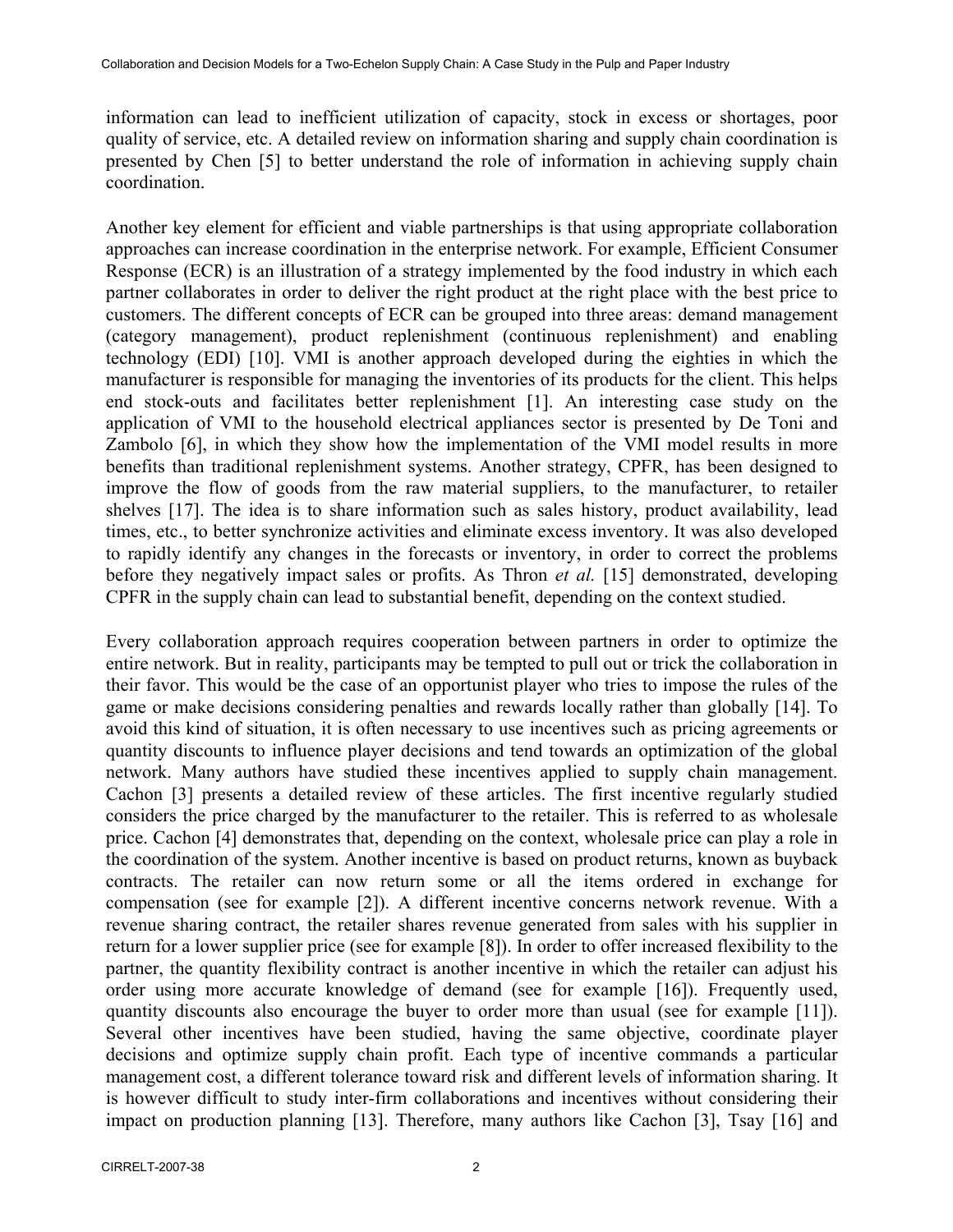Chen [5] analyzed the question, using the game theory and Nash equilibrium. However, this kind of approach limits the number of parameters studied or the length of the planning period. Nevertheless, the collaboration model chosen will directly affect the way goods and information are exchanged between partners, as well as how they make their planning decisions. For example, if a supplier makes a commitment to deliver a certain quantity or offers a lower sales price, he must consider operation costs, production and distribution capacities, lead times, etc., before making a decision. Otherwise, he will most likely not be able to respect the agreement. Thus, in order to take into consideration characteristics of production and distribution systems, we decide to study the problem using this method: First, we identify four potential collaboration approaches for the case study. Next, we represent each of them as mixed integer linear programs that integrate all the decisions faced by the partners. Then, via a set of operational parameters and variables, we test and compare the models. In this way, we mainly focus on the impact of interfirm collaborations since it needs to be addressed prior to incentive settings. The next sections summarize the method applied.

# **3 Collaboration approaches and decision models**

To better understand the two-echelon supply chain dynamic and be able to identify a specific interaction model for a partnership between a producer and a retailer, four collaboration approaches have been chosen: MTO, VMI, regular replenishment and CPFR. For each of these approaches, we developed a decision model from the point of view of the retailer and a decision model from the point of view of the producer, for a total of seven decision models. Each model has also been defined in order to address the pulp and paper industry perspective. More precisely, the case study concerns a producer of pulp and paper who decides to establish a partnership with one of its retailers. The producer has to satisfy the demand of this client and the demand of other retailers (Fig. 1).



*Fig. 1. The industrial case*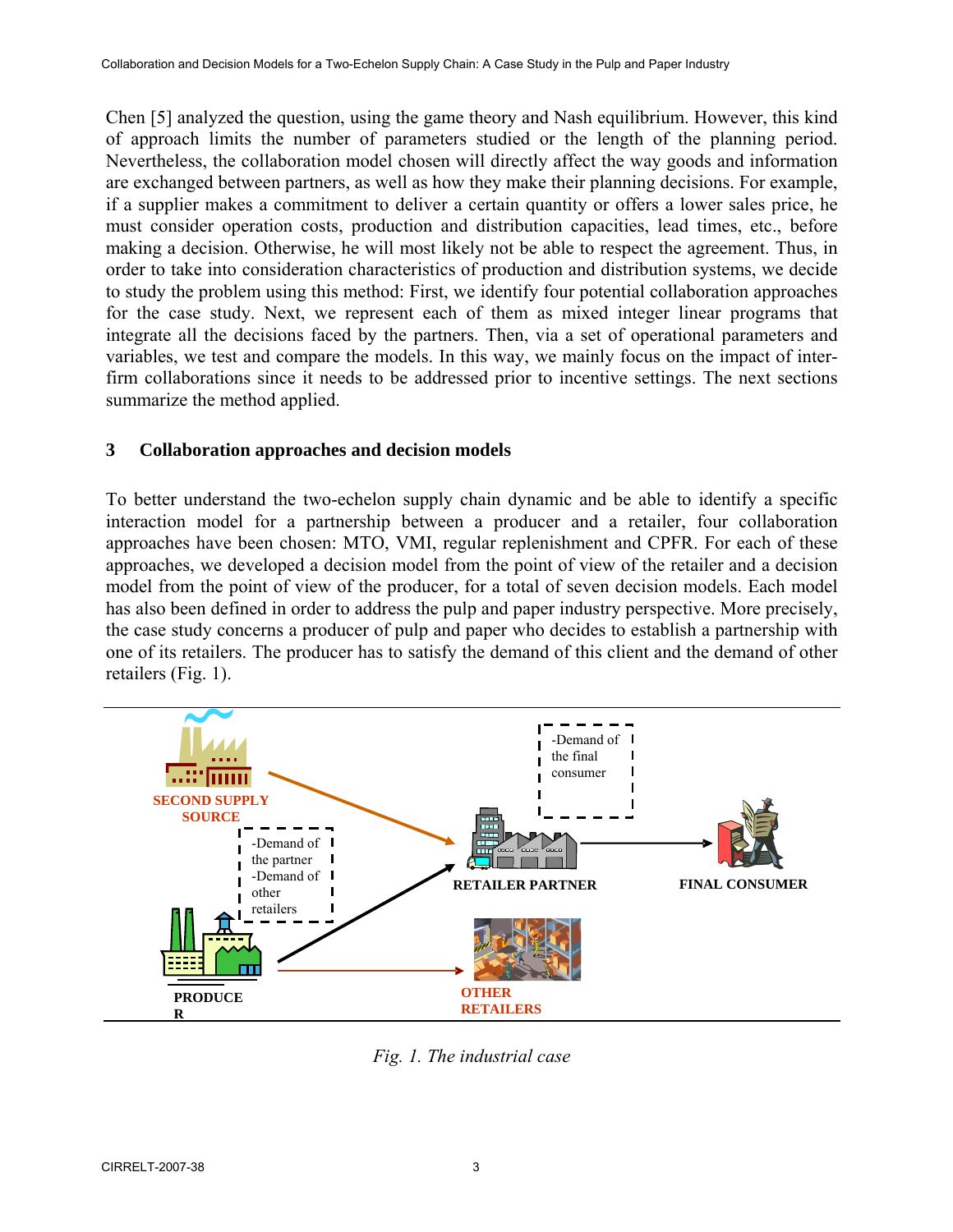The production system involves multiple stages. In very general terms, paper rolls and sheets are produced from trees or logs which are first chipped. The chips are mixed with chemicals and water to produce the pulp. The pulp is than transformed into jumbo rolls of paper. These paper rolls are large in size and cannot normally be kept in storage for long. They are therefore cut into smaller rolls or sheeted when needed. The production of these intermediate products (jumbo rolls) on parallel machines creates a bottleneck, consequently capacity and setup times must be considered [12]. For the other production stages, we consider sufficient capacity. During the delivery process, transportation capacity must also be considered and can be different from a period to another. In addition, some stock (small rolls and sheets) can be present in the system because of diversified demand for products. The retailer is a merchant, so he buys products from the producer or from a second supply source, keeps them in stock and then sells them to the final consumer without transforming the product.

# *3.1 Description of the models*

Each collaboration approach has some distinct characteristics. MTO is a traditional method that is not very collaborative but still frequently used; therefore, we develop the corresponding model for comparison purposes. The producer manufactures the product after receiving the order from the retailer and then ships the merchandise. Because the producer cannot see the real demand at the point of sales, she has to plan the production based on different retailer orders. The retailer can choose to order entirely from the producer or purchase the product from another supply source, depending on the price and lead time offered (Fig. 2).



*Fig. 2. Relationship based on a MTO mode* 

With the VMI approach (Fig. 3), the producer is responsible to maintain the partner's inventory levels and has to consider inventory holding costs for its products at the retailer site. The producer also has to make sure that the inventory is sufficient so that the retailer will be able to satisfy his own demand. Real demand at the point of sales is again unknown, thus the production planning will be based on the stock consumption made by the partner. The retailer does not have to support ordering and inventory holding costs for the producer's products. Furthermore, the retailer has access to a second supply source if necessary (for example, if the producer's forecasts for stock consumption are wrong and the retailer does not have sufficient stock to satisfy demand).



*Fig. 3. Relationship based on VMI*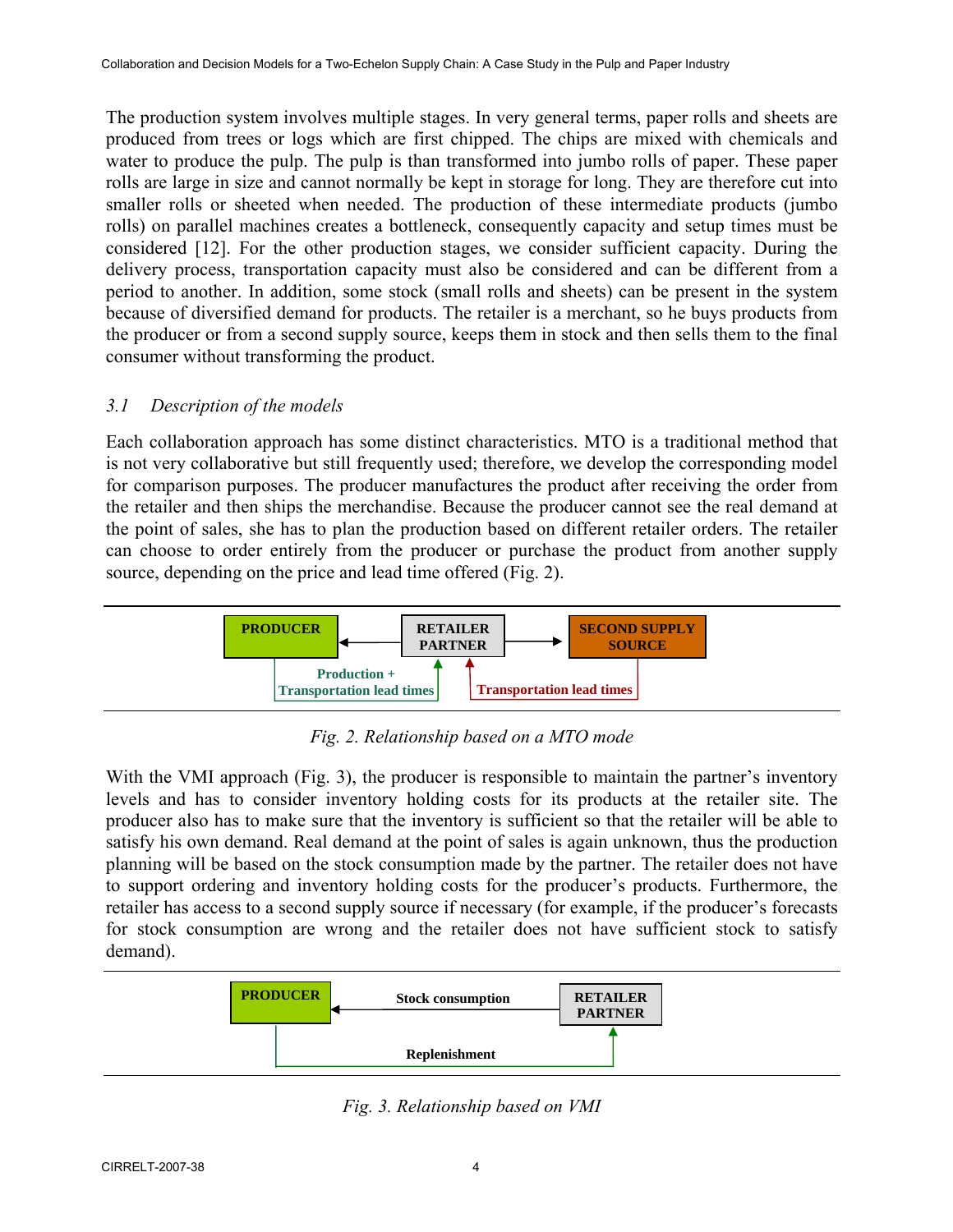For the regular replenishment mode (Fig. 4), deliveries are done regularly based on an order plan defined and updated by the retailer. This order plan, covering several days, is sent in advance to the producer, so the information can be integrated in the production planning to ensure that the retailer will receive his merchandise at the right moment.



*Fig. 4. Relationship based on a Regular Replenishment mode* 

The last strategy refers to the CPFR method (Fig. 5). Partners have to conjointly estimate the demand and then use the forecast in their planning. All the decisions are made in order to maximize the profit of all the partners and respect each of their local constraints. A specific buying price is now unnecessary, because it represents revenue for one and a cost for the other. We also suppose that the retailer never uses the other supply source for this particular collaboration mode. Table 1 summarizes the different characteristics for each producer and retailer model.



*Fig. 5. Relationship based on the CPFR method* 

| Table 1: Characteristics of each decision model |
|-------------------------------------------------|
|-------------------------------------------------|

| <b>MAKE TO ORDER, Producer model</b> |                                                                                                                                                           |                                                                          |  |  |
|--------------------------------------|-----------------------------------------------------------------------------------------------------------------------------------------------------------|--------------------------------------------------------------------------|--|--|
| Activity                             | Description                                                                                                                                               | Cost                                                                     |  |  |
| <b>Production</b>                    | -Production planning based on retailer<br>orders and demand of other clients<br>-Production lead time to satisfy the retailer<br>-Capacity in each period | -Production cost including setup cost                                    |  |  |
| Inventory                            | -Inventory holding capacity                                                                                                                               | -Inventory holding cost for finished<br>products                         |  |  |
| <b>Distribution</b>                  | -Transportation lead time<br>-Transportation capacity                                                                                                     | -Delivery cost                                                           |  |  |
| <b>MAKE TO ORDER, Retailer model</b> |                                                                                                                                                           |                                                                          |  |  |
| Activity                             | Description                                                                                                                                               | Cost                                                                     |  |  |
| <b>Supply</b>                        | -Two supply sources with specific products<br>and lead times                                                                                              | -Buying price, can be different from<br>one source of supply to another, |  |  |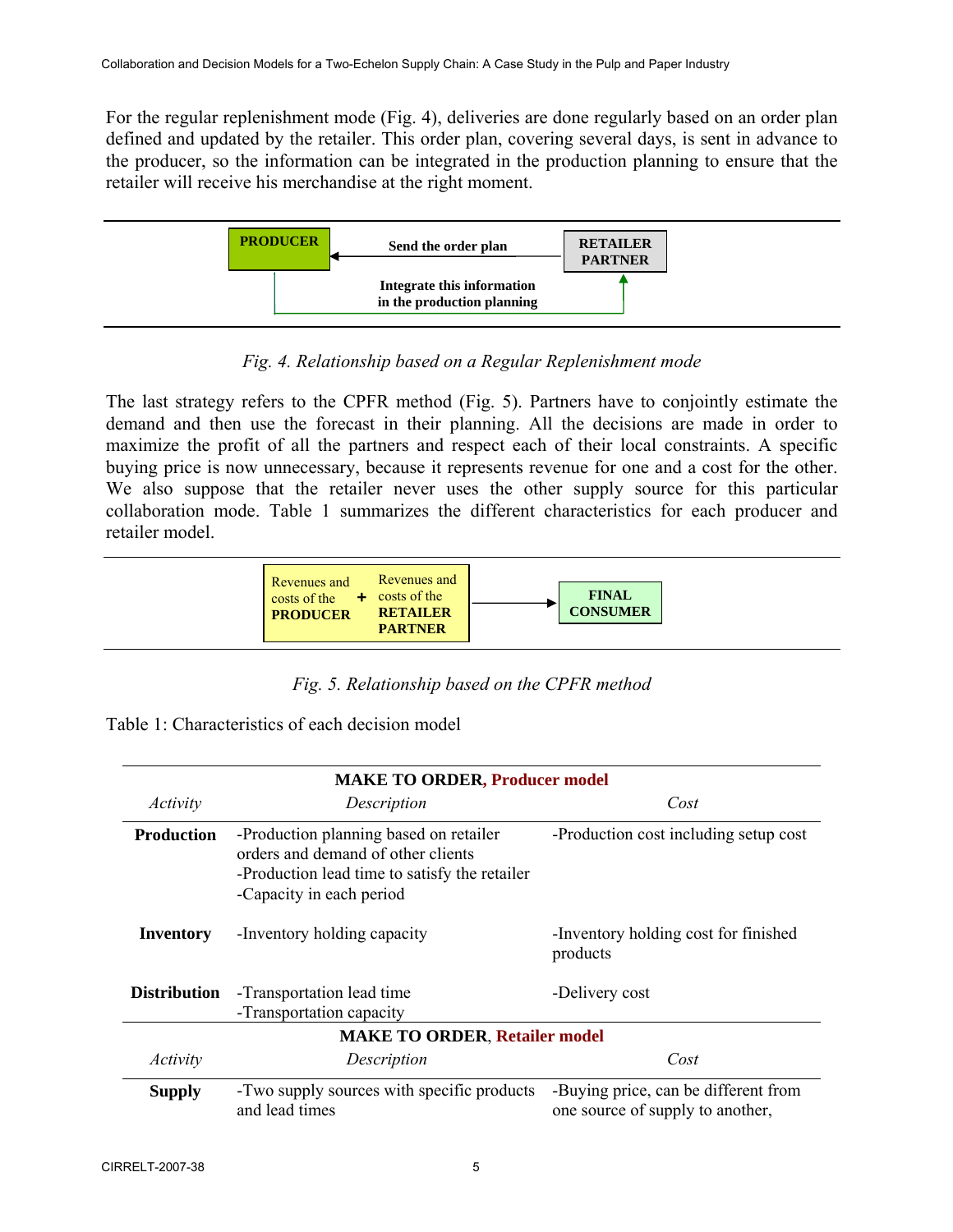depending on the product and the period -Ordering cost

| <b>Inventory</b>           | -Inventory holding capacity                                                                                                                     | -Inventory holding cost                                                                                                                                                       |  |  |
|----------------------------|-------------------------------------------------------------------------------------------------------------------------------------------------|-------------------------------------------------------------------------------------------------------------------------------------------------------------------------------|--|--|
| <b>VMI, Producer model</b> |                                                                                                                                                 |                                                                                                                                                                               |  |  |
| Activity                   | Description                                                                                                                                     | Cost                                                                                                                                                                          |  |  |
| <b>Production</b>          | -Production planning based on stock<br>consumption made by the retailer and<br>demand of other clients                                          | -Production cost including setup cost                                                                                                                                         |  |  |
| <b>Inventory</b>           | -Management of inventories for the retailer<br>-Minimum and maximum level of stock to<br>respect at each period<br>- Inventory holding capacity | -Inventory holding cost for finished<br>products at the mill<br>-Inventory holding cost for finished<br>products at the retailer site                                         |  |  |
| <b>Distribution</b>        | -Transportation lead time considered in the<br>production planning<br>-Transportation capacity                                                  | -Delivery cost                                                                                                                                                                |  |  |
| <b>VMI, Retailer model</b> |                                                                                                                                                 |                                                                                                                                                                               |  |  |
| Activity                   | Description                                                                                                                                     | Cost                                                                                                                                                                          |  |  |
| <b>Supply</b>              | -Access to another supply source if<br>necessary                                                                                                | -Buying price for replenishment<br>made by the producer<br>-Buying price if access to the second<br>supply source<br>-Ordering cost if order from the<br>second supply source |  |  |
| <b>Inventory</b>           | -No inventory management for the<br>producer's products                                                                                         | -Inventory holding cost for products<br>bought from the second supply<br>source                                                                                               |  |  |

| REGULAR REPLENISHMENT, Producer model |                                                                                                                                        |                                                              |  |
|---------------------------------------|----------------------------------------------------------------------------------------------------------------------------------------|--------------------------------------------------------------|--|
| Activity                              | Description                                                                                                                            | Cost                                                         |  |
| <b>Production</b>                     | -Production planning based on an order<br>plan and demand of other clients                                                             | -Production cost including setup cost                        |  |
| <b>Inventory</b>                      | - Inventory holding capacity                                                                                                           | -Inventory holding cost for finished<br>products at the mill |  |
| <b>Distribution</b>                   | -Transportation lead time considered in the<br>production planning<br>- Deliveries based on the order plan<br>-Transportation capacity | -Delivery cost                                               |  |

| <b>REGULAR REPLENISHMENT, Retailer model</b> |                                                                                                                  |                                                                                                                                         |  |
|----------------------------------------------|------------------------------------------------------------------------------------------------------------------|-----------------------------------------------------------------------------------------------------------------------------------------|--|
| <i>Activity</i>                              | Description                                                                                                      | Cost                                                                                                                                    |  |
| <b>Supply</b>                                | -Order plan covering several days sent in<br>advance<br>-Quantity delivered in accordance with the<br>order plan | -Buying price for producer's products<br>-Buying price if access to the second<br>supply source<br>-Ordering cost each time the plan is |  |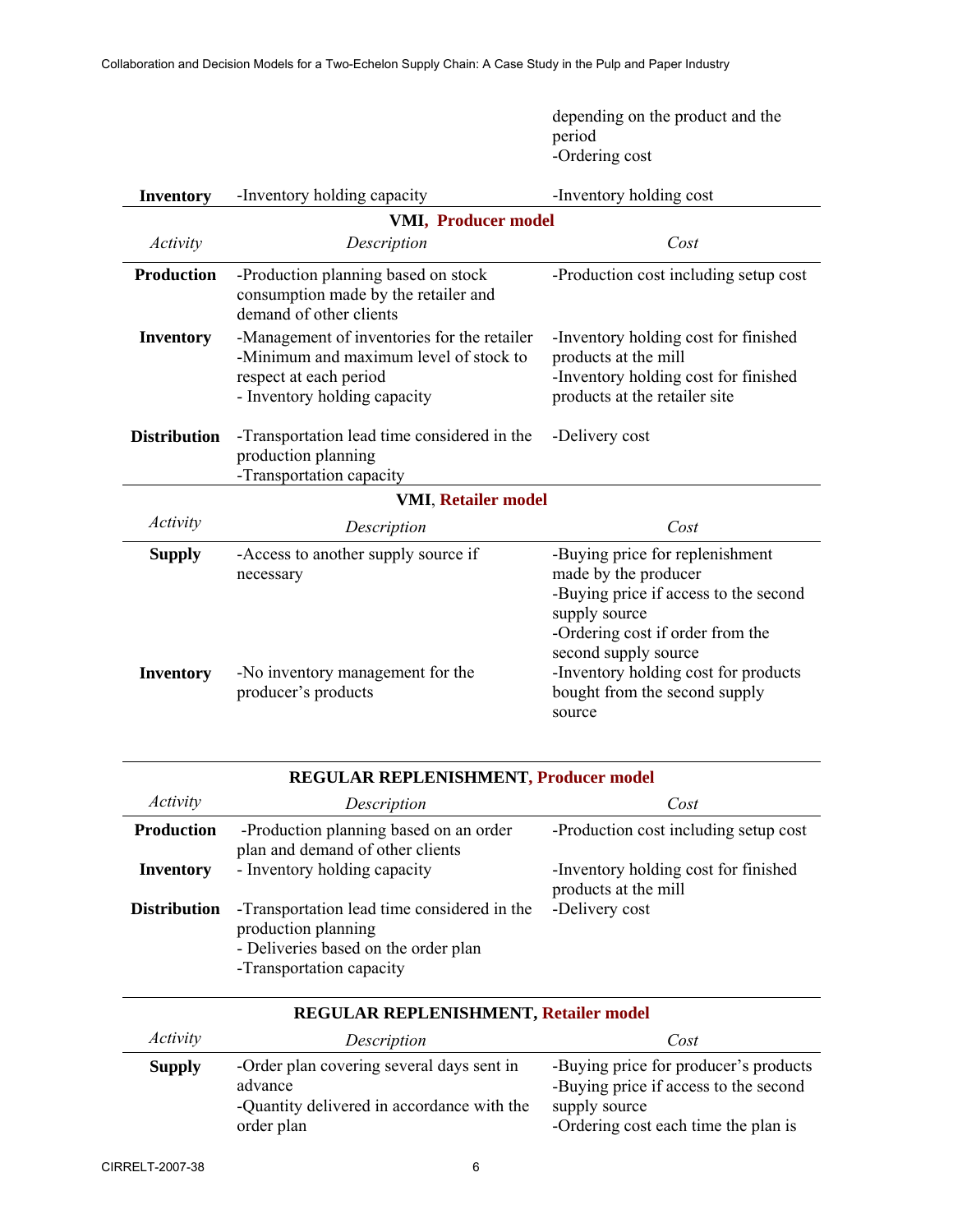|                     | -Access to another supply source if                                                                                                                       | sent                                                                                                                                  |  |  |  |
|---------------------|-----------------------------------------------------------------------------------------------------------------------------------------------------------|---------------------------------------------------------------------------------------------------------------------------------------|--|--|--|
|                     | necessary                                                                                                                                                 | -Ordering cost if order from the                                                                                                      |  |  |  |
|                     |                                                                                                                                                           | second supply source                                                                                                                  |  |  |  |
| Inventory           | -Inventory holding capacity                                                                                                                               | -Inventory holding cost                                                                                                               |  |  |  |
|                     | <b>CPFR, Producer-Retailer model</b>                                                                                                                      |                                                                                                                                       |  |  |  |
| Activity            | Description                                                                                                                                               | Cost                                                                                                                                  |  |  |  |
| <b>Production</b>   | -Production planning based on joint<br>demand forecasts and demand of other<br>clients<br>-Capacity constraint considered in the<br>common decision model | -Production cost including setup cost                                                                                                 |  |  |  |
| Inventory           | -Optimization of all the stock of the system                                                                                                              | -Inventory holding cost for finished<br>products at the mill<br>-Inventory holding cost for finished<br>products at the retailer site |  |  |  |
| <b>Distribution</b> | -Transportation lead time considered in the<br>production planning                                                                                        | -Delivery cost                                                                                                                        |  |  |  |

#### *3.2* Mathematical notation

For each model, notation is as follows:

#### Set description

- $T =$  The length of the planning period
- $IP =$  The set of intermediate products
- $Suc_i$ = The set of finished products that can be obtained from the intermediate products
- $FP =$  The set of finished products (FPF  $\cup$  FPS)
- FPF= The set of finished products proposed by the producer
- $FPS = The set of finished products proposed by the second supply source$
- $M =$  The set of machines that manufacture intermediate products

### Parameter description

- $t = A$  planning period
- $\tau$  = Production lead time
- i= A intermediate or finished product
- $cf$  = Conversion factor indicating number of units of intermediate products to produce
- $a_{it}^{\text{m}}=$ Production capacity consumption rate of intermediate products at machine m at period t
- ld= Transportation lead time of the producer
- lds= Transportation lead time of the second supply source
- $r_i$ = Transportation resource absorption rate for finished products
- tset<sub>i</sub><sup>m</sup>= Setup time to manufacture intermediate products on the machine m at the beginning of period t
- $d_{it}$ = Demand for finished products ordered by the other clients at period t
- $d_{it}^{\nccc}$ = Demand for finished products ordered by the final consumer at period t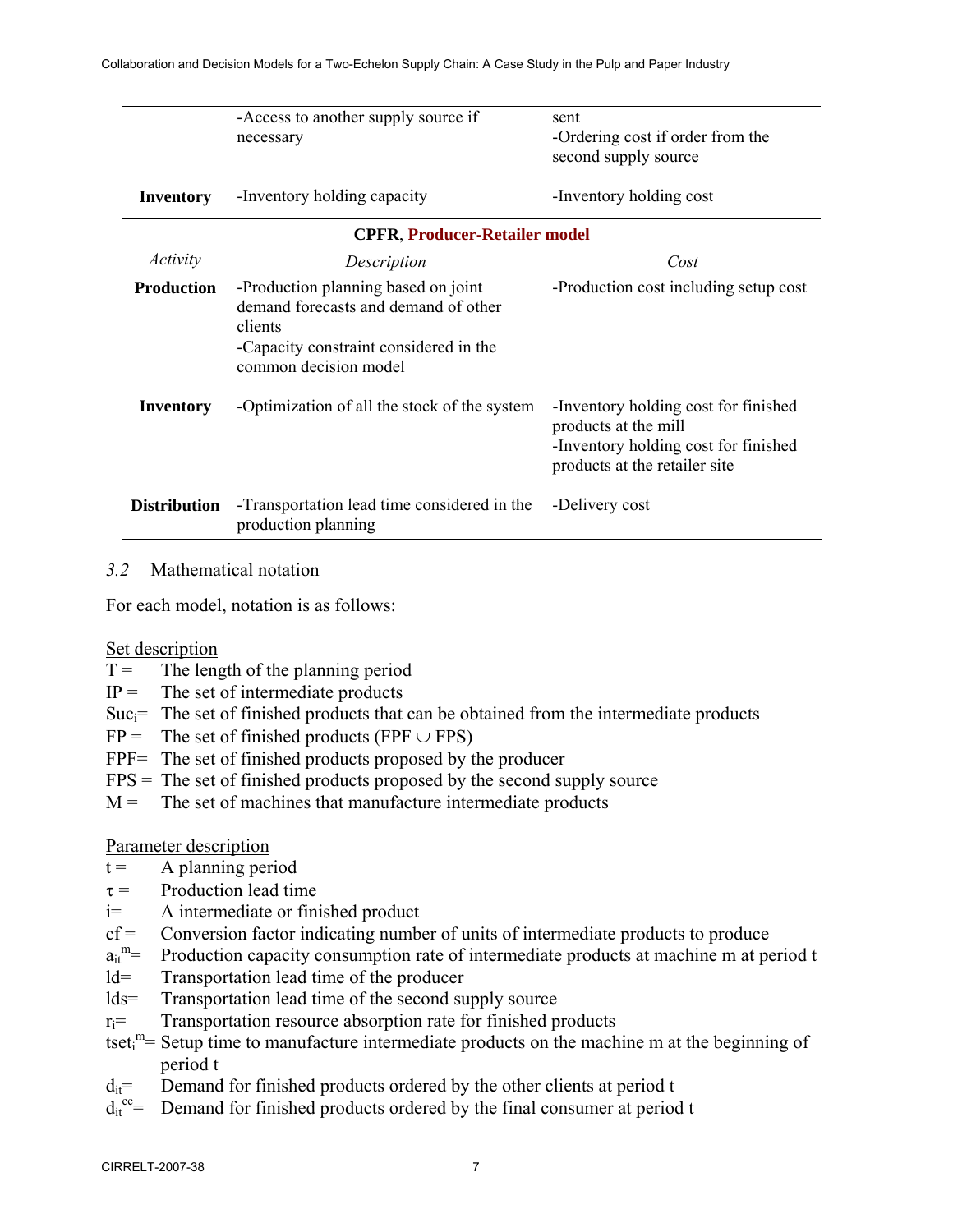- stc<sub>it</sub><sup>c</sup>= Consumption forecast for the producer's finished products used by the retailer at period t
- $de_{it}^{cc}$  Demand for finished products ordered by the final consumer and estimated by the partners at period t
- $c_t^{\ m} =$ Production capacity of machine m at period t
- cap<sub>t</sub>= Transportation capacity of a truck at period t
- $c_{it}^{\text{m}}=$ Production cost of the intermediate product on the machine m at period t
- $h_{it}$ = Inventory holding cost of the finished products at the mill at period t
- $h^{c}_{it}$ = Inventory holding cost of the finished products at the retailer site at period t
- ctru= Transportation cost of finished products delivered to the retailer at period t
- cord= Ordering cost of the retailer
- $pSS_{it}$ = Price for finished products proposed by the second supply source at period t
- $p_{it}$ = Price for finished products proposed by the producer at period t
- $pc_{it}$  Price for finished products proposed by the retailer to the final consumer at period t
- g= A large number

# Variable description

- $\pi_{it}^{m=}$ Binary variable equal to 1 if the product is manufactured on the machine m at period t,  $0$ otherwise
- $\rho_{it}^{\text{m}}=$ Binary variable equal to 1 if a setup for the product is made on the machine m at period t, 0 otherwise
- $Q_{it}$ = Quantity of finished products manufactured at period t
- $Q_{it}^m =$ Quantity of intermediate products manufactured on the machine m at period t
- $\overline{D_{it}}^c$ = Quantity of finished products bought from the producer at period t
- $R_{it}$  Quantity of finished products shipped by the producer at period t
- $RC_{it}$  Quantity of producer's finished products received by the retailer at period t
- $\text{OSS}_{it}$  = Quantity of finished products bought from the second supply source at period t
- $RSS_{it}$ = Quantity of finished products received by the retailer from the second supply source at period t
- $I_{it}$ = End of period inventory level of finished products at the mill at period t
- $IF<sup>c</sup><sub>it</sub> =$  End of period inventory level of producer's finished products at the retailer site at period t
- $ISS<sup>c</sup><sub>it</sub> = End of period inventory level of finished products bought from the second supply source$ at period t
- $N$ tru $=$  Number of trucks needed at period t
- $\delta t$  = Binary variable equal to 1 if the retailer orders producer's finished products at period t, 0 otherwise
- δSSt = Binary variable equal to 1 if the retailer orders second supply source's products at period t, 0 otherwise

# *3.3 Decision models based on MTO*

The first two models represent a relation based on the MTO mode. Before ordering, the retailer must consider the buying price proposed by the producer and the one proposed by the second supply source. He also has to take into consideration the ordering cost, inventory holding cost and sales income. For the producer, the quantity of finished products to manufacture depends on the retailer demand and the demand of other clients. She also has to consider production, inventory and distribution costs, production and transportation capacities and sales income (the setup cost is included in the production cost).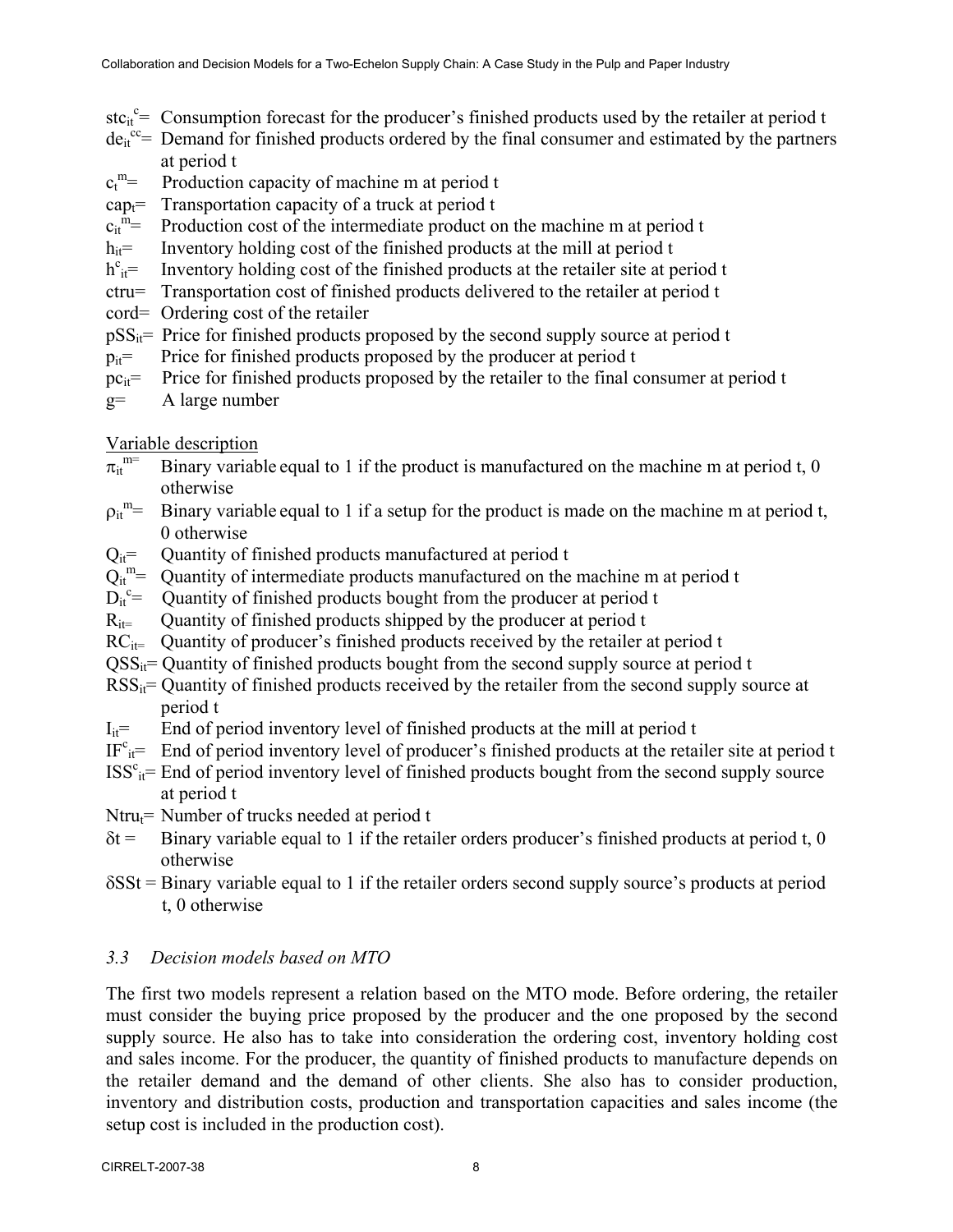For the retailer, the decision model in a MTO mode is proposed as follows:

$$
Max \sum_{t \in T} \sum_{i \in FP} d_{it}^{cc} pc_{it} - \sum_{t \in T} cord \delta_t - \sum_{t \in T} cord \delta SS_t - \sum_{t \in T} \sum_{i \in FP_F} D_{it}^c p_{it} - \sum_{t \in T} \sum_{i \in FPS} QSS_{it} pSS_{it} - \sum_{t \in T} \sum_{i \in FP_F} h_{it}^c I F_{it}^c - \sum_{t \in T} \sum_{i \in FPS} h_{it}^c I S S_{it}^c
$$
\nsubject to

\n(1)

$$
RC_{it} + IF_{it-1}^{c} - IF_{it}^{c} = d_{it}^{cc} \qquad \forall i \in FP \notin FPS; \quad \forall t \in T
$$
 (2)

 $(2)$ 

$$
RSS_{it} + ISS_{it-1}^{c} - ISS_{it}^{c} = d_{it}^{cc} \qquad \forall i \in FP \notin FPF; \quad \forall t \in T
$$
\n
$$
(3)
$$

$$
RC_{it} + RSS_{it} + IF_{it-1}^c + ISS_{it-1}^c - IF_{it}^c - ISS_{it}^c = d_{it}^{cc} \qquad \forall i \in FPF \cap FPS; \quad \forall t \in T
$$
\n
$$
(4)
$$

$$
IF_{it}^{c} \le RC_{it} + IF_{it-1}^{c} \qquad \forall i \in FPF; \quad \forall t \in T
$$
\n
$$
(5)
$$

$$
ISS_{it}^{c} \leq RSS_{it} + ISS_{it-1}^{c} \qquad \forall i \in FPS; \quad \forall t \in T
$$
 (6)

$$
D_{it}^{c} = RC_{i(t+\tau+ld)} \qquad \forall i \in FPF; \quad \forall t \in T
$$
\n
$$
(7)
$$

$$
QSS_{it} = RSS_{i(t+lds)} \qquad \forall i \in FPS; \quad \forall t \in T
$$
\n
$$
(8)
$$

$$
D_{it}^{c} \le g\delta_{t} \qquad \forall i \in FP \notin FPS; \quad \forall t \in T
$$
\n(9)

$$
QSS_{it} \le g\delta SS_t \qquad \forall i \in FP \notin FPF; \quad \forall t \in T
$$
\n
$$
(10)
$$

$$
D_{it}^c \le g\delta_t \qquad \forall i \in FPF \cap FPS; \quad \forall t \in T
$$
\n
$$
(11)
$$

$$
QSS_{it} \le g\delta SS_t \qquad \forall i \in FPF \cap FPS; \quad \forall t \in T
$$
\n
$$
(12)
$$

$$
D_{it}^{c} \ge 0, \ QSS_{it} \ge 0, \ RC_{it} \ge 0, \ RSSS_{it} \ge 0, \ IF_{it}^{c} \ge 0, \ ISS_{it}^{c} \ge 0, \quad \forall i \in FPF; \quad \forall i \in FPS; \quad \forall t \in T
$$
\n
$$
\delta_{t}, \delta SS_{t} \in \{0,1\} \qquad \forall t \in T
$$
\n
$$
(14)
$$

The objective function (1) maximizes retailer profit. Constraints (2), (3) and (4) ensure flow conservation. Constraints (5) and (6) distinguish stock origin. Constraint (7) concerns the MTO mode, thus the retailer will receive his order after the production and transportation operations. If he purchases at the second supply source, a transportation lead time will be necessary (8). Finally, constraints (9), (10), (11) and (12) ensure an ordering cost if the retailer orders products.

For the producer, the decision model with a MTO mode has some similarities with the model presented by Rizk *et al.* [12]. Its formulation is: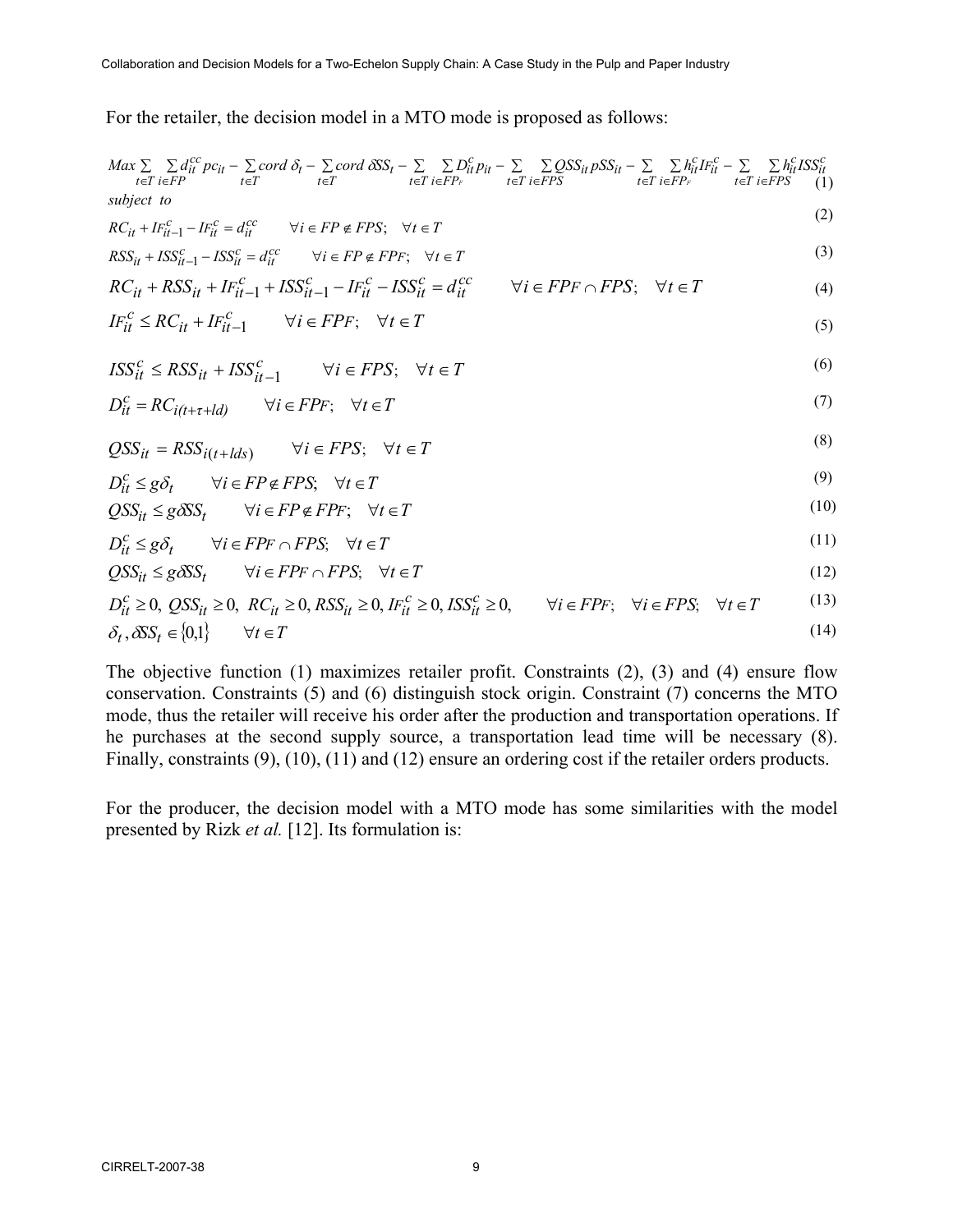$$
Max \sum_{t \in T} \sum_{i \in FP_F} D_{it}^c p_{it} + \sum_{t \in T} \sum_{i \in FP_F} d_{it} p_{it} - \sum_{t \in T} \left[ \sum_{m \in M} \left[ \sum_{i \in IP} c_{it}^m Q_{it}^m \right] + \sum_{i \in FP_F} h_{it} I_{it} \right] - \text{ctru} \sum_{t \in T} N \text{tr} u_t \tag{15}
$$

*subject to*

$$
\sum_{m} Q_{it}^{m} - \sum_{Suc_i} Q_{jt} / cf = 0 \qquad \forall i \in IP; \qquad \forall t \in T
$$
\n
$$
(16)
$$

$$
\sum_{t} \pi_{it}^{m} \le 1 \qquad \forall m \in M; \quad \forall t \in T
$$
\n
$$
(17)
$$

$$
\pi_{it}^m \le \pi_{it-1}^m + \rho_{it}^m \qquad \forall m \in M; \quad \forall i \in IP; \quad \forall t \in T \setminus \{1\}
$$
\n
$$
(18)
$$

$$
\pi_{it-1}^m + \rho_{it}^m \le 1 \qquad \forall m \in M; \quad \forall i \in I\text{P}; \quad \forall t \in T \setminus \{1\} \tag{19}
$$

$$
Q_{it} + I_{i(t-1)} - I_{it} - R_{it} = d_{it} \qquad \forall i \in FPF; \quad \forall t \in T \cup \{0\}
$$
\n
$$
(20)
$$

$$
R_{i(t+\tau)} = D_{it}^c \qquad \forall i \in FPF; \quad \forall t \in T
$$
\n
$$
(21)
$$

$$
a_{it}^{m} Q_{it}^{m} + \rho_{it}^{m} \text{t} set_{i}^{m} \le c_{t}^{m} \pi_{it}^{m} \qquad \forall m \in M; \quad \forall i \in I\text{P}; \quad \forall t \in T
$$
\n
$$
(22)
$$

$$
\sum_{i \in FP_F} r_i R_{it} \le cap_t \times Ntru_t \qquad \forall t \in T
$$
\n
$$
(23)
$$

$$
Q_{it}^{m} \ge 0 \qquad \forall m \in M; \quad \forall i \in IP; \quad \forall t \in T
$$
\n
$$
(24)
$$

$$
Q_{it} \ge 0, I_{it} \ge 0, Ntru_t \ge 0, R_{it} \ge 0 \qquad \forall i \in FPF; \quad \forall t \in T
$$
\n
$$
(25)
$$

$$
\pi_{it}^m, \rho_{it}^m \in \{0,1\} \qquad \forall m \in M; \quad \forall i \in IP; \quad \forall t \in T
$$
\n
$$
(26)
$$

The objective function (15) maximizes the producer profit. Constraint (16) is used to calculate how many intermediate products are needed to manufacture finished products. Constraint (17) ensures that only one intermediate product is manufactured per period. Note that this constraint is imposed by the pulp and paper industry context. Constraints (18) and (19) make sure that a setup is made at each product change. Constraint (20) ensures flow conservation. Because of the MTO mode, constraint (21) specifies that the product is manufactured after order processing. Finally, constraints (22) and (23) indicate the production and transportation capacity to respect.

#### *3.4 Decision models based on VMI*

These two models represent a VMI relationship in which the producer is responsible for the inventory of the partner. The producer objective function is similar to (15), but now includes inventory holding cost for the products stocked at the retailer site. The replenishment is based on the stock consumption and inventory must be kept between a minimum and a maximum level. For the retailer, the buying price is the only one to consider when he uses the producer's products. However, if he chooses to buy some merchandise from the second supply source, ordering cost, buying price and inventory holding cost must be considered.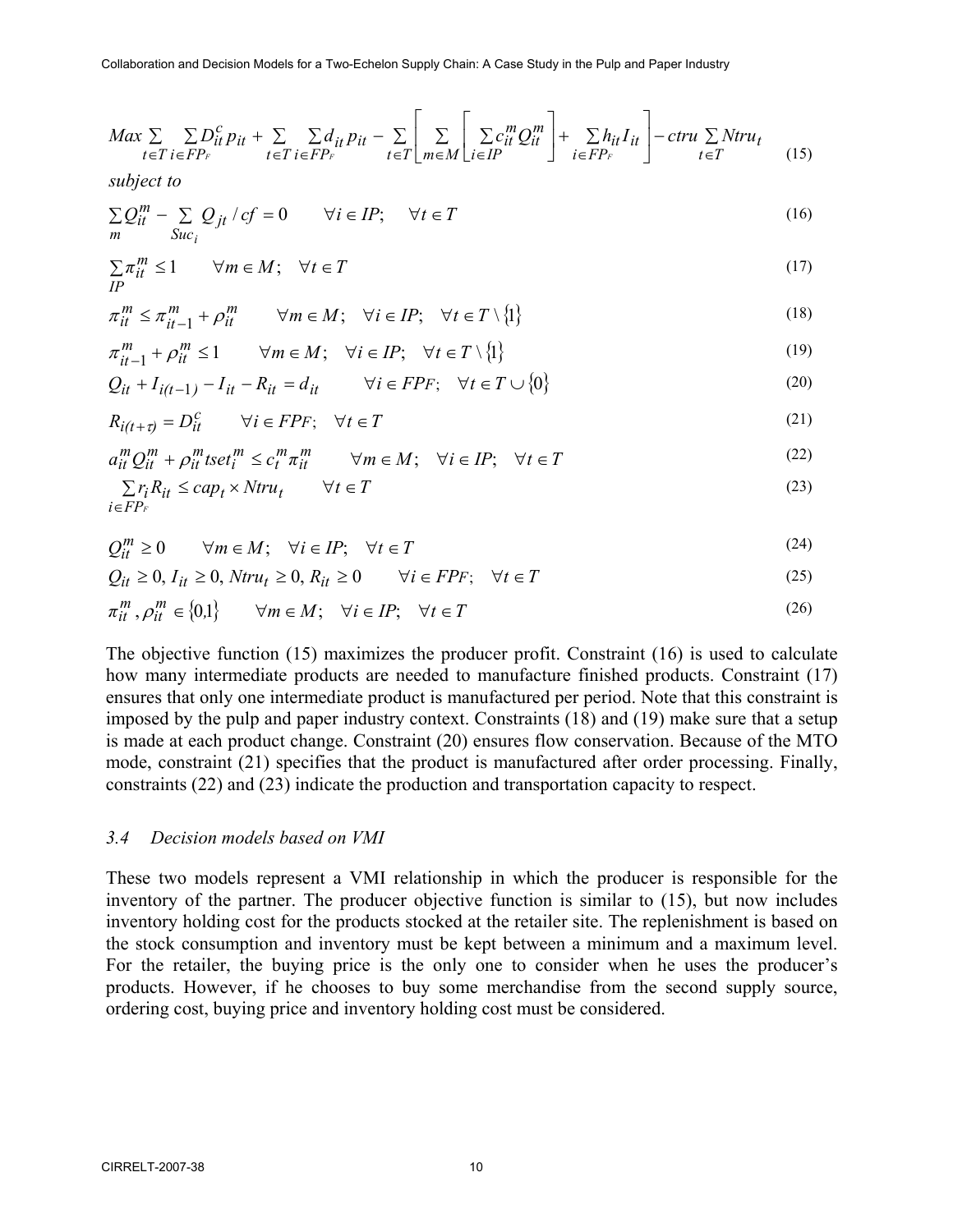For the retailer, the new objective function is formulated as follows:

$$
Max \sum_{t \in T} \sum_{i \in FP} d_{it}^{cc} pc_{it} - \sum_{t \in T} \sum_{i \in FP_F} RC_{it} p_{it} - \sum_{t \in T} cord \delta SS_t - \sum_{t \in T} \sum_{i \in FPS} QSS_{it} pSS_{it} - \sum_{t \in T} \sum_{i \in FPS} h_{it}^{c} ISS_{it}^{c}
$$
  
subject to (3 – 6, 8, 10, 12 – 14).

In the retailer VMI model, constraints (2), (7), (9) and (11) have been removed since the retailer does not have to manage inventory for the producer's products. Constraints (3), (4), (5), (6), (8), (10), (12), (13) and (14) are the same as in the MTO retailer model (in (13) and (14), variables not used are removed).

For the producer, the new formulation is:

$$
Max \sum_{t \in T} \sum_{i \in FP_F} stc_{it}^c p_{it} + \sum_{t \in T} \sum_{i \in FP_F} d_{it} p_{it} - \sum_{t \in T} \left[ \sum_{m \in M} \left[ \sum_{i \in IP} c_{it}^m Q_{it}^m \right] + \sum_{i \in FP_F} h_{it} I_{it} \right]
$$
  
- 
$$
\sum_{t \in T} \sum_{i \in FP_F} h_{it}^c I F_{it}^c - \text{ctru} \sum_{t \in T} N \text{tru}_t
$$
 (28)

 $subject to (16-20, 22-26) and$ 

$$
R_{i(t-1,d)} + I F_{it-1}^c - I F_{it}^c = st c_{it}^c \qquad \forall i \in F P F; \quad \forall t \in T \cup \{0\}
$$
\n
$$
(29)
$$

$$
s \le IF_{it}^{c} \le S \qquad \forall i \in FPF; \quad \forall t \in T
$$
\n
$$
(30)
$$

All constraints are the same as in the MTO producer model (except (21)), but two other constraints must be added: one for the flow conservation at the customer site (29) and one to keep inventory between a minimum (s) and a maximum (S) level (30).

#### *3.5 Decision models based on regular replenishment*

We suppose now that replenishment is made according to an order plan elaborated and updated by the retailer. The retailer has to consider ordering cost each time he sends the plan. The producer knows what the retailer wants several days in advance and must integrate this information in the production planning.

The decision model based on regular replenishment for the retailer is practically the same as the MTO model (1-6, 8, 10, 12-14). However, the retailer does not have to take into consideration the transportation lead time in his planning. He just has to specify the number of products needed at each period and the producer will schedule deliveries in respect with this order plan. So constraint (7) is replaced by (31). The new constraint to add is:

$$
RC_{it} = D_{it}^c \qquad \forall i \in FPF; \quad \forall t \in T
$$
\n
$$
(31)
$$

Again, the decision model based on regular replenishment for the producer is practically the same as the MTO model (15-20, 22-26), except that constraint (21) is replaced by (32) since the producer knows in advance the order and has to deliver it at the right moment. The new constraint to add is: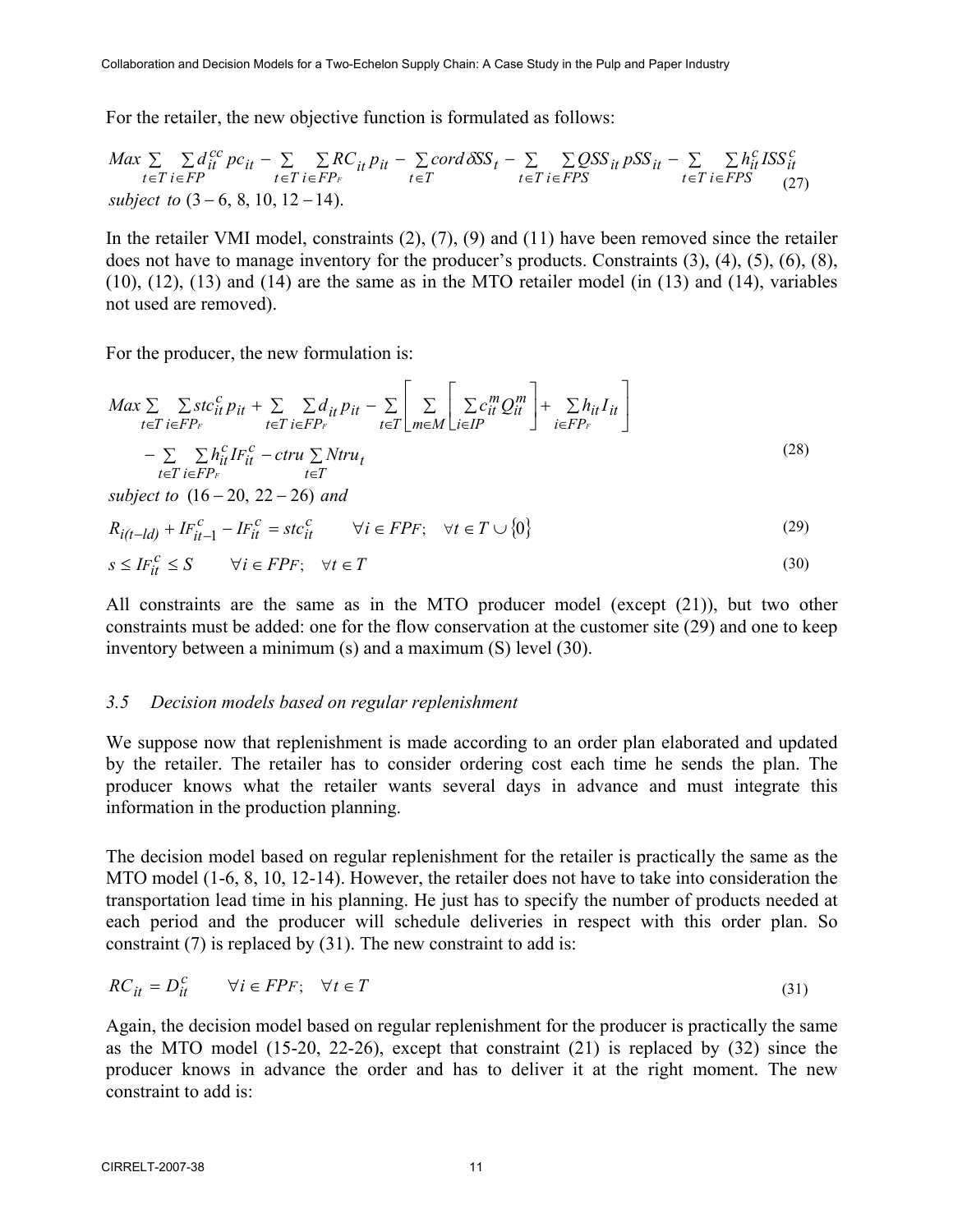$$
R_{i(t-1)d} = D_{it}^c \qquad \forall i \in FPF; \quad \forall t \in T
$$
\n
$$
(32)
$$

#### *3.6 CPFR decision model*

In the last model corresponding to the CPFR strategy, we simultaneously optimize the profit of each partner. The objective function (33) includes the revenues and costs of each partner. The buying price has been logically eliminated.

$$
Max \sum_{t \in T} \sum_{i \in FP_F} de_{it}^{cc} pc_{it} + \sum_{t \in T} \sum_{i \in FP_F} d_{it} p_{it}
$$
  
\n
$$
- \sum_{t \in T} \sum_{i \in FP_F} h_{it}^{c} I F_{it}^{c} - \sum_{t \in T} \left[ \sum_{m \in M} \sum_{i \in IP} c_{it}^{m} Q_{it}^{m} \right] + \sum_{i \in FP_F} h_{it} I_{it} \right] - \text{ctru} \sum_{t \in T} N \text{tru}_{t}
$$
  
\nsubject to (16 - 20, 22 - 26) and (33)

$$
R_{i(t-1)d} + I F_{it-1}^c - I F_{it}^c = de_{it}^{cc} \qquad \forall i \in F P F; \quad \forall t \in T \cup \{0\}
$$
\n
$$
(34)
$$

The system planning is now based on a joint demand forecast (34). In addition, all the production and transportation constraints must be considered (constraints (16) to (20) and (22) to (26) in the MTO producer model). The second supply source is also removed from the model.

#### **4 Methodology and experiments**

In order to compare and analyze the seven decision models developed, we used *AMPL Studio* and *Cplex Solver* to proceed with the experiments. Each test has been solved using a rolling horizon of two weeks, for a total planning period of one year. We consider a variable demand known for the first week and an estimated one for the second week. When the first iteration is completed, decisions are revised and data updated, then the experiment starts for the next day. The parameters used in the model are based on an industrial case. The total system profit and costs of each partner are used to compare each scenario and measure the impact of the collaboration model chosen.

#### *4.1 Description of the methodology*

Since the collaboration approach influences the decision-making process, we developed a methodology that reflects this dynamic. More precisely, for the MTO and regular replenishment modes, the retailer determines the optimal quantity to order, depending on the demand to satisfy, the inventory level and the deliveries planned. Next, based on the retailer's order and the demand of other clients, the producer optimizes the production planning, taking into consideration the stock level (Fig. 6). The initial inventory level at the retailer site ((35) producer's products, (36) second supply source's products), the initial inventory level at the mill (37) and the deliveries planned ((38) from the producer, (39) from the second supply source) are updated at the beginning of each period.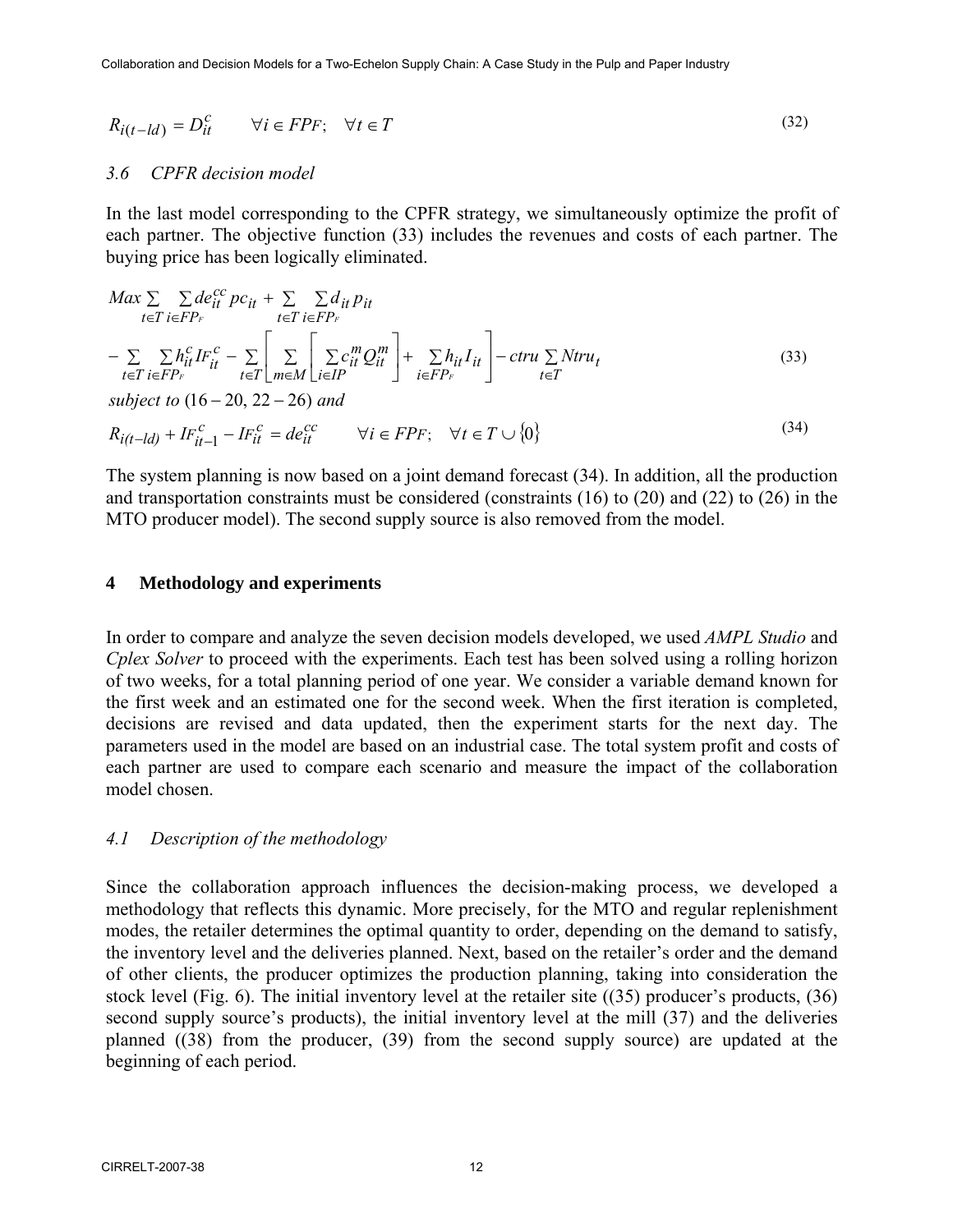

*Fig. 6. Methodology for MTO and Regular Replenishment modes* 

*Data update*

$$
IF_{i0}^{c} = IF_{it}^{c}
$$
 (35)

$$
ISS_{i0}^{c} = ISS_{it}^{c}
$$
 (36)

$$
I_{i0} = I_{it} \tag{37}
$$

$$
RC_{i(t+\tau+ld)} = R_{it} (MTO) \text{ or } RC_{i(t+ld)} = R_{it} (regular \text{ replacement})
$$
\n<sup>(38)</sup>

$$
RSSi(t+lds) = QSSit
$$
 (39)

In the VMI mode, the producer determines the optimal quantity to produce and the quantity to ship to the retailer site, depending on the demand to satisfy, the stock consumption and the inventory level. Next, using the quantity delivered by the producer, the retailer satisfies his own demand (Fig. 7). Again, the initial inventory level at the retailer site ((40) producer's products, (41) second supply source's products), the initial inventory level at the mill (42) and the deliveries planned ((43) if the retailer chooses to order at the second supply source) are updated at the beginning of each period.



*Fig. 7. Methodology for the VMI approach*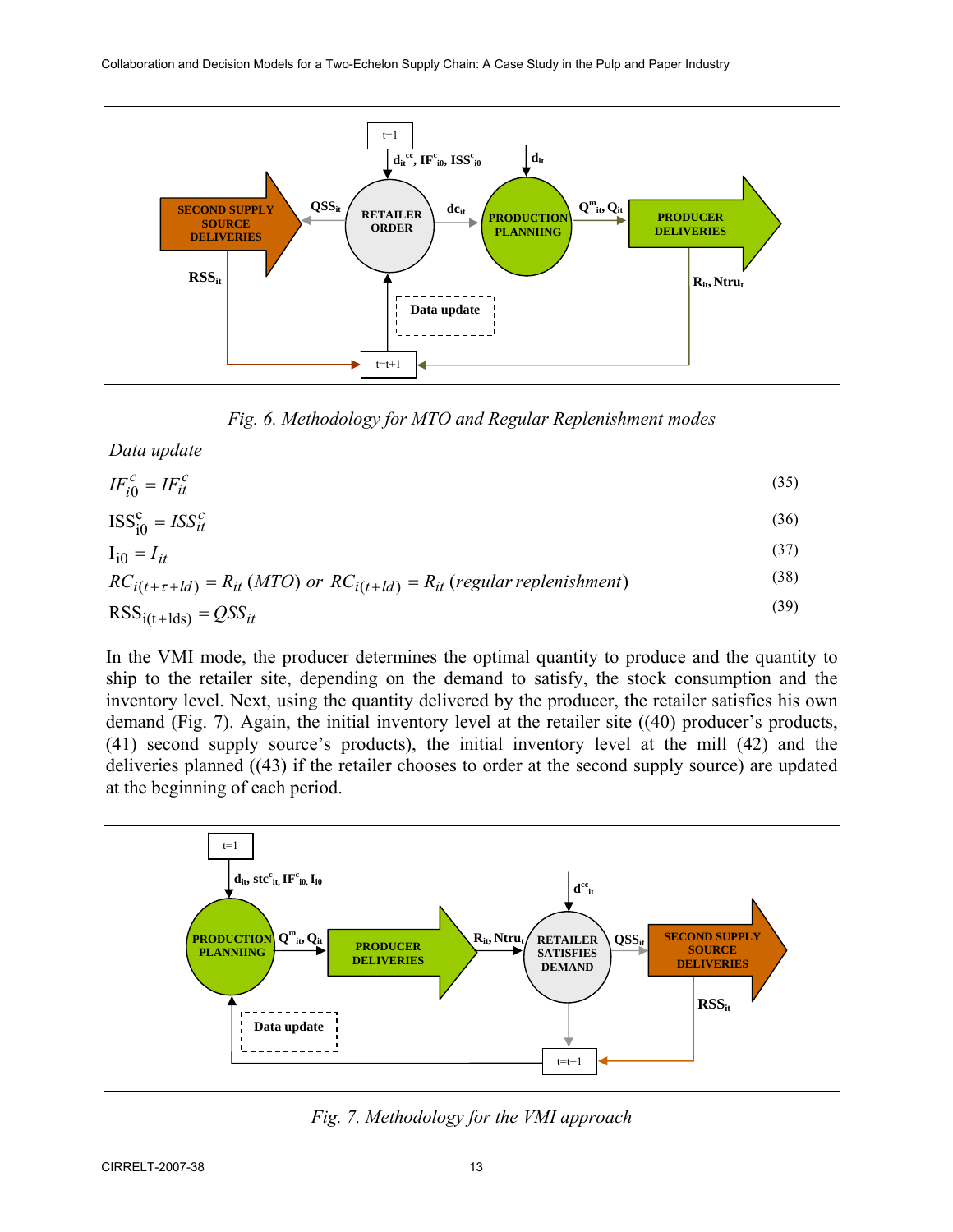$$
Data update
$$
  

$$
IF_{i0}^{c} = IF_{ii}^{c}
$$
 (40)

$$
ISS_{i0}^{c} = ISS_{it}^{c}
$$
 (41)

$$
I_{i0} = I_{it} \tag{42}
$$

$$
RSSi(t+lds) = QSSit
$$
\n(43)

CPFR is a common model and all the decisions are made simultaneously (Fig. 8). Since the retailer never uses the second supply source for this particular mode, the initial inventory level of producer's products at the retailer site (44), the initial inventory level at the mill (45) and the deliveries planned ((46) from the producer) are the only variables updated at the beginning of each period.



*Fig. 8. Methodology for the CPFR method* 

| Data upaate                 |      |
|-----------------------------|------|
| $IF_{i0}^{c} = IF_{it}^{c}$ | (44) |
| $I_{i0} = I_{it}$           | (45) |
| $RC_{i(t+ld)} = R_{it}$     | (46) |
|                             |      |

#### *4.2 Numerical study*

*Data update*

A numerical study has been experimented considering the demand for twenty finished products grouped into four families, each family corresponding to one intermediate product. The producer and the second supply source offer the same products. In addition, we assume production and transportation lead times of one period. The producer can manufacture the product on two paper machines (with different capacities), the bottleneck stage of the production process. Different scenarios have been studied: 1-the prices of the producer are lower than the prices of the second supply source versus the prices of the producer are equal to the prices of the second supply source, 2-three different transportation lead times and 3- three types of demand profile: variable, constant and accumulated demand.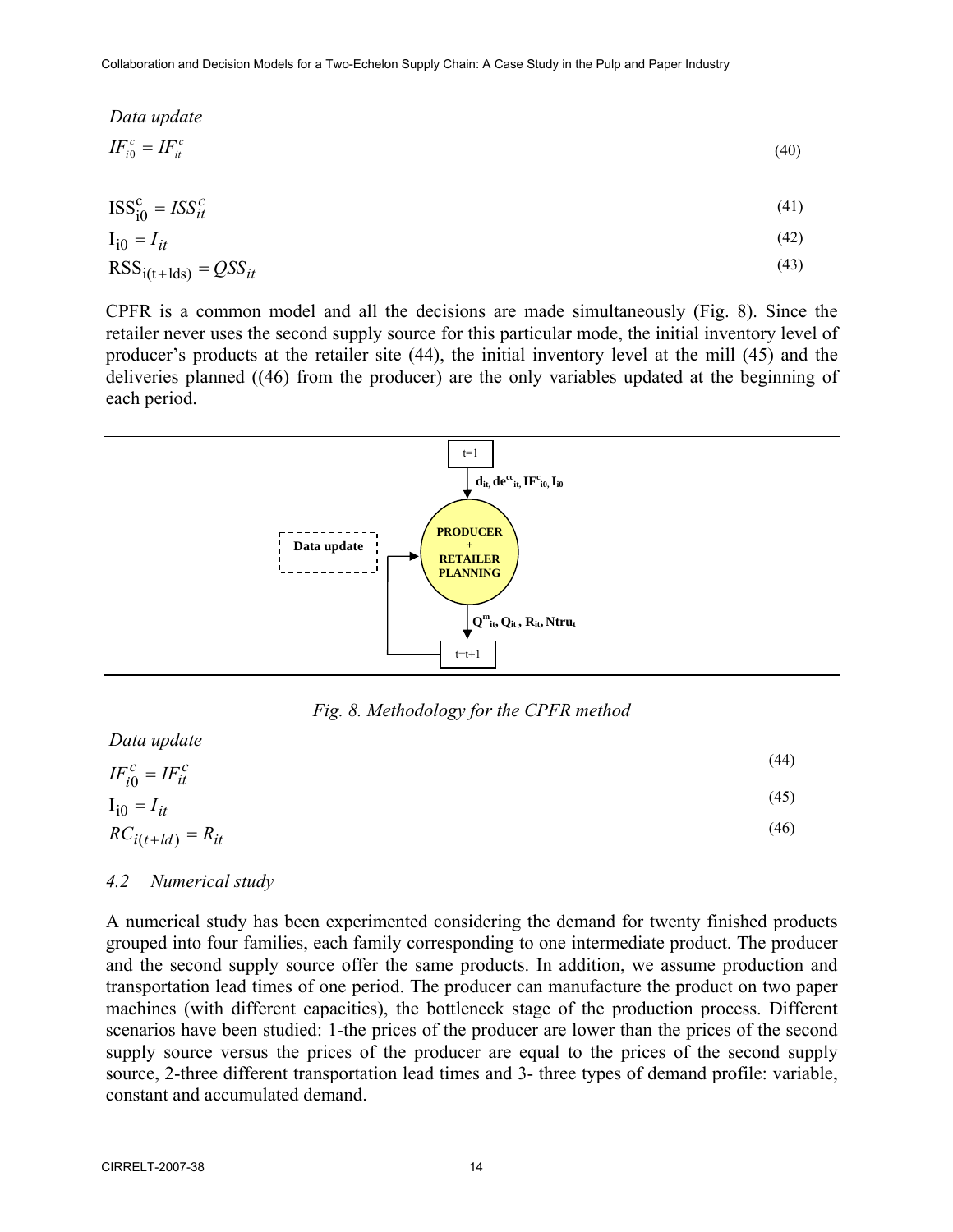# *4.3 Higher and equal market price*

We first assume that the prices of the producer are lower than the prices of the second supply source. Our experiments led us to some observations. To begin with, the CPFR model generates the greatest total system profit because of an efficient optimization of both shipping and inventory costs. In particular, the CPFR shipping cost is up to 18 percent lower than the shipping cost of other models. In addition, the CPFR network inventory cost is up to 44 percent lower than costs of other models (Fig. 9).



*Fig. 9. Inventory and shipping costs of each collaboration approach* 

The VMI model is second best because of a saving in shipping costs (inventory cost for this approach is considerable since we assumed an important stock level at the retailer site to guarantee a good service level). The regular replenishment and MTO modes obtain the lowest total system profit. This last observation is not necessarily obvious since the regular replenishment approach is generally an efficient collaboration model for enterprise networks. In fact, we assume a total flexibility, thus the retailer can adjust the order plan every day depending on his needs. As a result, the regular replenishment approach becomes similar to the MTO mode with the difference that the demand visibility spans over a few more days.

When the prices of the producer are the same as the prices of the second supply source, results are very similar. More precisely, the collaboration is not affected by the competition and partners maintain their relationship. However, this is not the case for the MTO mode since the retailer chooses to buy all his merchandise at the second supply source. In particular, the retailer selects the supply source with the lowest lead time, the second supply source (transportation lead time of one period), rather than his partner (production lead time of one period + transportation lead time of one period). As a result, the total system profit declines by more than 3%.

# *4.4 Different transportation lead times*

We also compare three different transportation lead times of one, two and three periods. We observe an important impact of this parameter on the inventory cost of the system for collaborations based on VMI and CPFR. More precisely, with a transportation lead time of two and three periods, each of these two approaches obtains a higher inventory cost than with a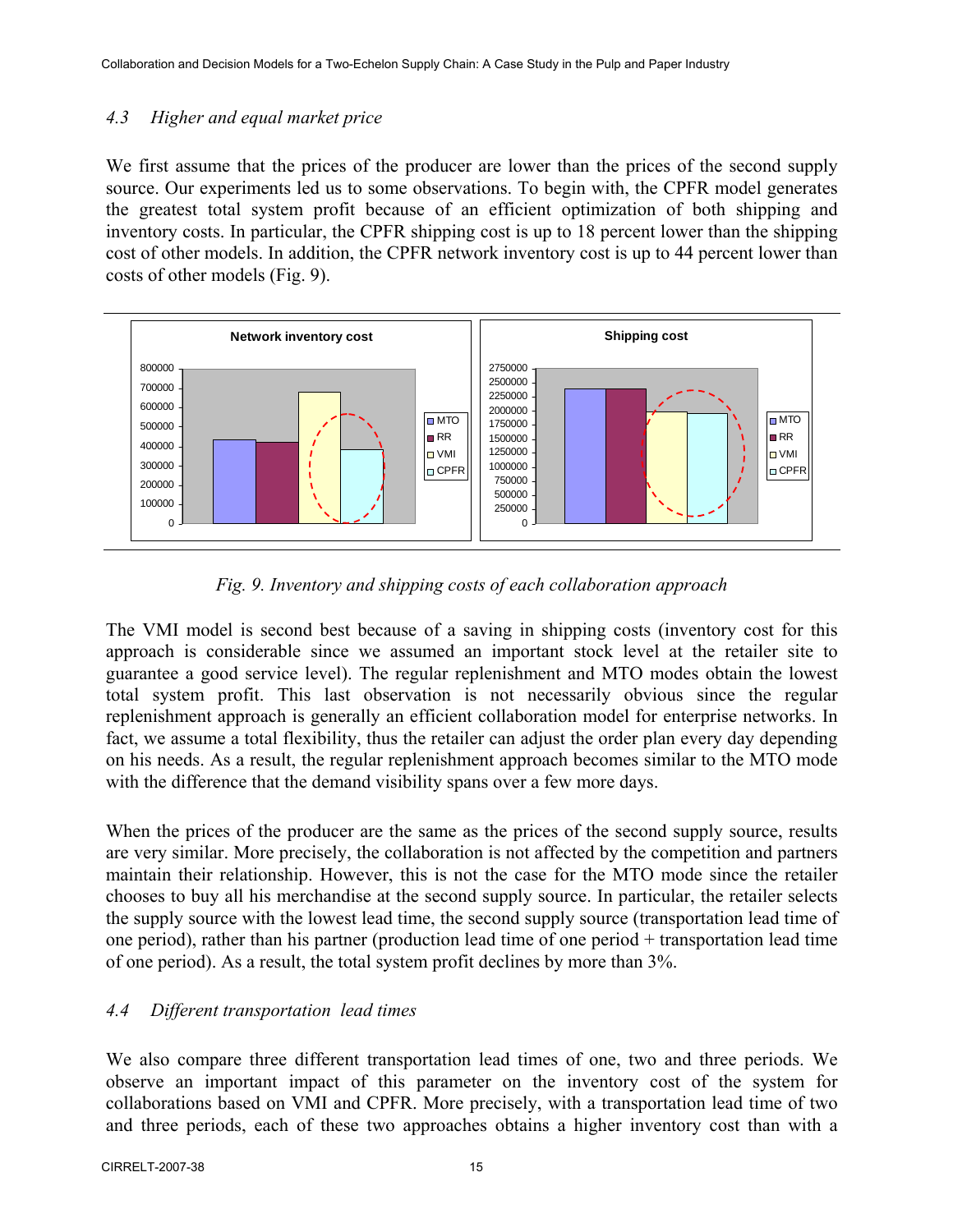transportation lead time of one period (Fig. 10). In fact, with the VMI mode or the CPFR method, the producer can choose to keep more stock in the system in order to decrease the shipping cost. However, when the transportation lead time becomes more important, the producer has less flexibility to correctly plan the production and optimize costs. Nevertheless, CPFR is again the most profitable collaboration approach.



*Fig. 10. Increase of the inventory cost for VMI and CPFR* 

These results confirm that it is not sufficient to simply choose and apply the best collaboration model for a specific relationship. It is also essential to efficiently manage inventory costs and keep lead times as low as possible in order to maintain a profitable collaboration.

# *4.5 Various patterns of demand*

All the results presented in the precedent sections were obtained using a variable demand profile that reflects our industrial case. However, the methodology we developed allows us to study various patterns of demand without increasing the solution time. Therefore, in order to illustrate other possible industrial realities, we decided to test the impact of a constant and an accumulated demand profiles.

More particularly, using the same variable demand profile, we organized the data differently to create new patterns. Thus, in order to develop a constant demand profile, we calculated the mean of the variable demand for each product, namely we divided the sum of all the demands by 365 days. In addition, in order to obtain an accumulated demand, we calculated for each product, the sum of the variable demand for three days. We then used these new profiles in our experiments to measure their impact on the production planning.

When we compare the results based on a variable demand with the results obtained using a constant demand, we observe an important difference between the shipping costs, mainly for MTO and regular replenishment. More precisely, the use of a constant demand rather than a variable demand contribute to decrease MTO and regular replenishment shipping costs by more than 13% (Table 2). Because the demand is more important, the capacity of the transportation is better used and shipments decrease. However, the impact is not significant for VMI and CPFR.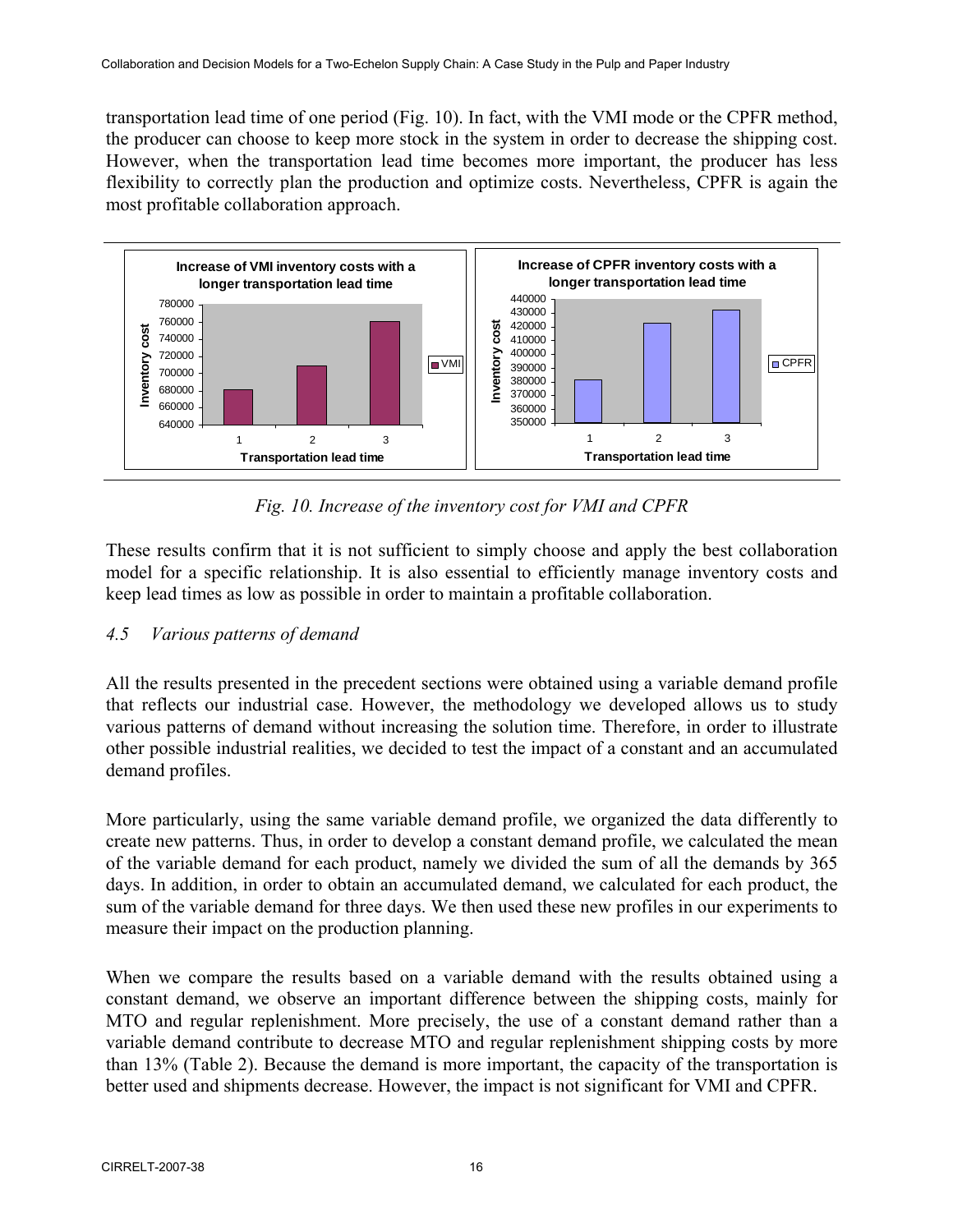| <b>Collaboration</b><br>approches | % Decrease<br>shipping cost |
|-----------------------------------|-----------------------------|
| <b>MTO</b>                        | 13,07                       |
| <b>RR</b>                         | 13,31                       |
| VMI                               | 0,00                        |
| <b>CPFR</b>                       | $-0.88$                     |

Table 2: Decrease of the shipping cost with a constant demand

With the use of an accumulated demand, we again note an important decrease of the shipping cost in comparison with results obtained using a variable demand (Table 3). The difference is more important for MTO and regular replenishment.

| <b>Collaboration</b><br>approches | % Decrease<br>shipping cost |
|-----------------------------------|-----------------------------|
| <b>MTO</b>                        | 13,79                       |
| R <sub>R</sub>                    | 13,79                       |
| VMI                               | 0,87                        |
| <b>CPFR</b>                       | 1.32                        |

# Table 3: Decrease of the shipping cost with an accumulated demand

Since we assume an accumulation of only three periods, the impact of this pattern of demand on the inventory cost is limited. For our next experiments, we use a higher number of periods in order to illustrate the real impact of this parameter on the system. However, we note that an accumulated demand contributes to increase the stock level of the system for CPFR and VMI, whereas the effect tends to be the opposite for MTO and regular replenishment (Table 4). More particularly, for the MTO mode and the regular replenishment approach, the retailer adopts the same behaviour as the demand, namely order for an accumulated number of periods. The producer has consequently more time to plan the production and optimize costs, and the stock level of the system is minimized. For the VMI and the CPFR approach, an accumulated demand will decrease the flexibility of the producer to adequately optimize the stock level and the shipping cost simultaneously. Therefore, the cost of the inventory system will be higher.

| Table 4: Decrease of the inventory cost of the system with an accumulated demand |  |  |
|----------------------------------------------------------------------------------|--|--|
|                                                                                  |  |  |

| <b>Collaboration</b> | % Decrease                   |  |
|----------------------|------------------------------|--|
|                      | <i>inventory cost of the</i> |  |
| approches            | system                       |  |
| <b>MTO</b>           | 2,62                         |  |
| R <sub>R</sub>       | 2,29                         |  |
| VMI                  | $-2,15$                      |  |
| <b>CPFR</b>          | $-1,42$                      |  |

These results show that, for our industrial case, MTO and regular replenishment are more profitable with a constant or an accumulated demand rather than a variable one. The retailer can manage efficiently his inventory and shipments of the producer are well optimized. VMI and CPFR are more useful when the demand is variable, because of the optimization of both inventory and shipping decisions. Therefore, as many authors observed (see for example [7] or [18]), these results confirm that the coordination between players become more profitable in a context with variable demand.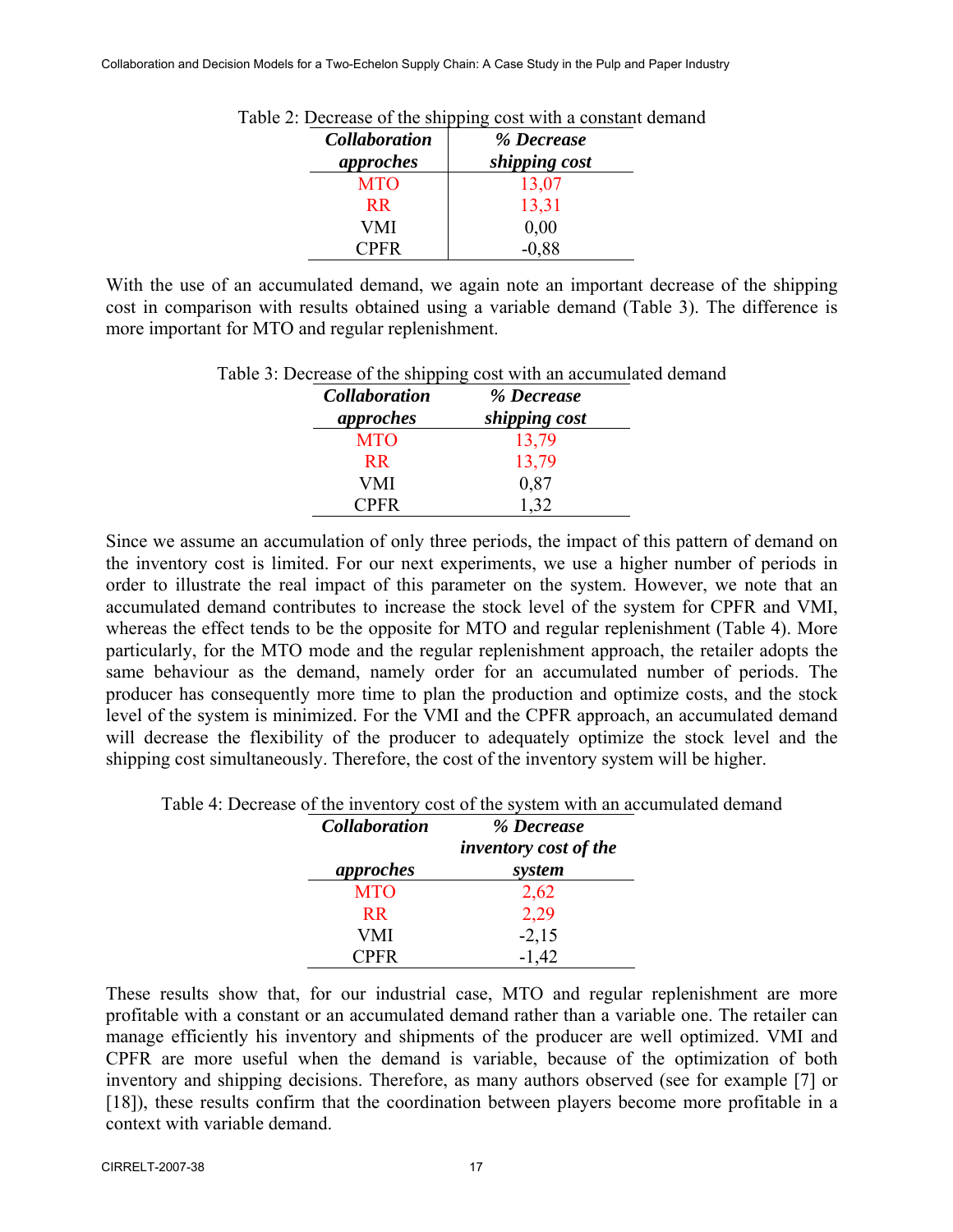# **5 Discussion and conclusion**

In this article, we study different collaboration approaches integrated in decision models. Our objectives are to evaluate collaboration dynamics and their impact on the decision making and profit of each partner. Four strategies are retained: MTO, VMI, regular replenishment and CPFR. For each one, we develop specific decision models from the point of view of both the retailer and producer. We also propose a methodology to analyze and compare all the models. The parameters and variables used in the models are defined based on a real industrial case. Using different data and a rolling horizon of two weeks, we evaluate all the models in order to identify those with higher profitability depending on the context studied.

Different scenarios have been experimented, based on the prices of the producer, the lead times offered and the demand profile. Our results show that when the prices of the producer are lower or the same as the prices of the second supply source, the CPFR method generates the higher total system profit because of an efficient optimization of both inventory and shipping costs. VMI is second best since the shipping cost is optimized efficiently. The regular replenishment and the MTO mode obtain the lowest total system profit. When the prices offered by the producer are the same as the prices of the second supply source, the relationship is not affected by the competition if the collaboration is based on VMI, CPFR or regular replenishment. However, for the MTO mode, the retailer prefers to buy merchandise from the second supply source because of a lower lead time. When we compare models using three different lead times, we observe that the inventory cost for VMI and CFPR is higher with a longer lead time. The CPFR method is particularly affected with an increase of the inventory cost of more than 12%. We also compare various patterns of demand: variable, constant and accumulated. We noted that MTO and regular replenishment are more profitable in a context with a constant or an accumulated demand, since shipping and inventory costs are lower than costs obtained with a variable demand. VMI and CPFR become very advantageous when the demand is variable, because it is now possible to optimize efficiently both shipping and inventory costs. All the scenarios tested confirm that it is very important that partners correctly identify their collaboration context in order to choose the collaboration approach that reflects their industrial reality.

In order to correctly compare the models, all the operational costs associated with each collaboration strategy are included in the profit function of the players. However, we do not consider implementation costs in our current study. Since this cost can be very important for strategies with more interaction like the CPFR method, a specific fixed cost could be added to each profit function in order to take into consideration this characteristic. We also do not take into account the transit cost in our objective functions. Whereas this cost can be significant especially when the lead time is important, it could be interesting to add this parameter to the models.

This paper contributes to illustrate the differences between each of logistics strategies often used by industry. The methodology defined allows us to study various collaboration approaches in complex contexts that have not been thoroughly explored before. For future research, it would be interesting to realize additional experiments, using an assortment of parameters like lead times and varying prices. Studying the impact of applying some incentives like buyback contracts or quantity discounts on the behavior of each player is also an area worth of investigation. This